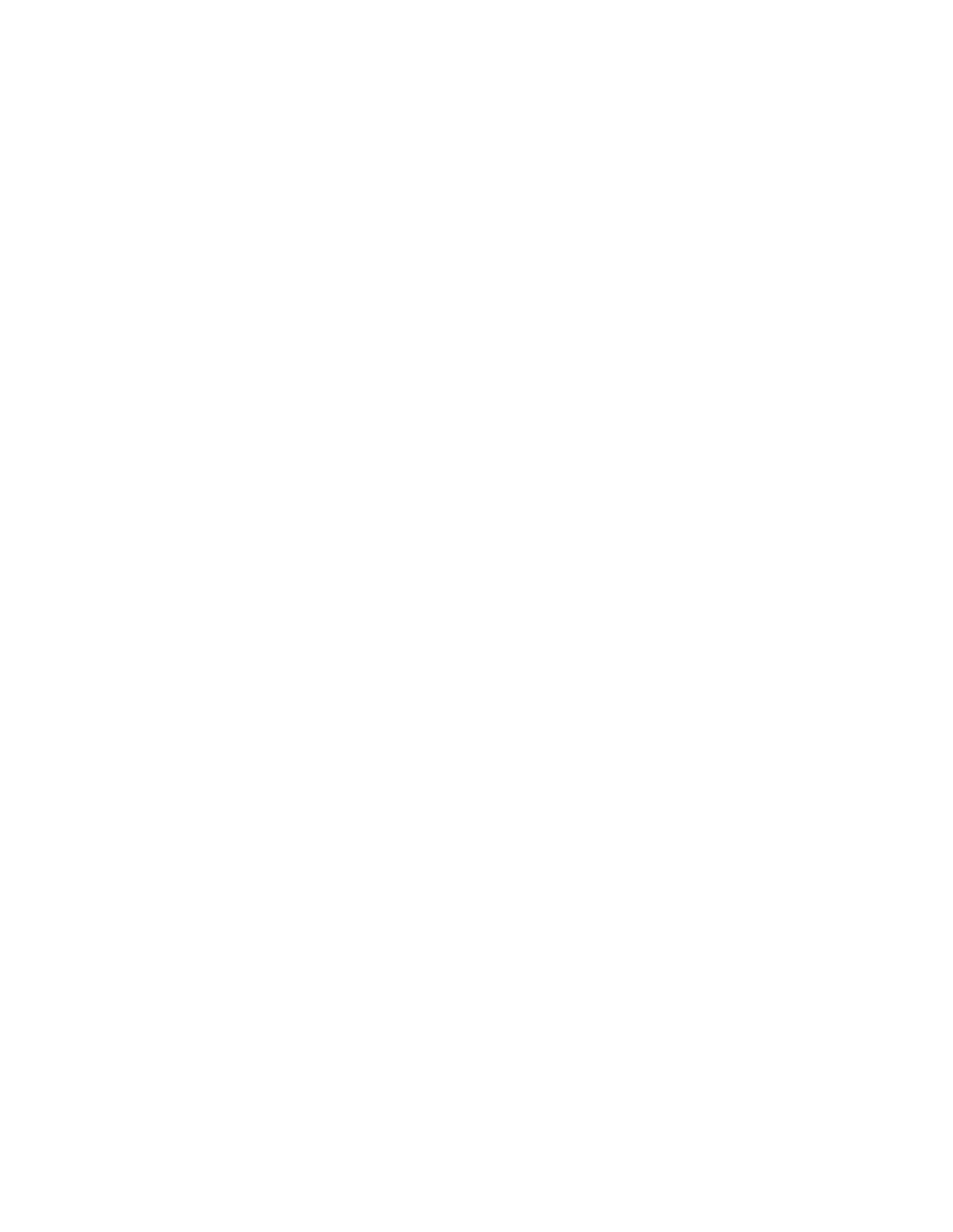# **Table of Contents**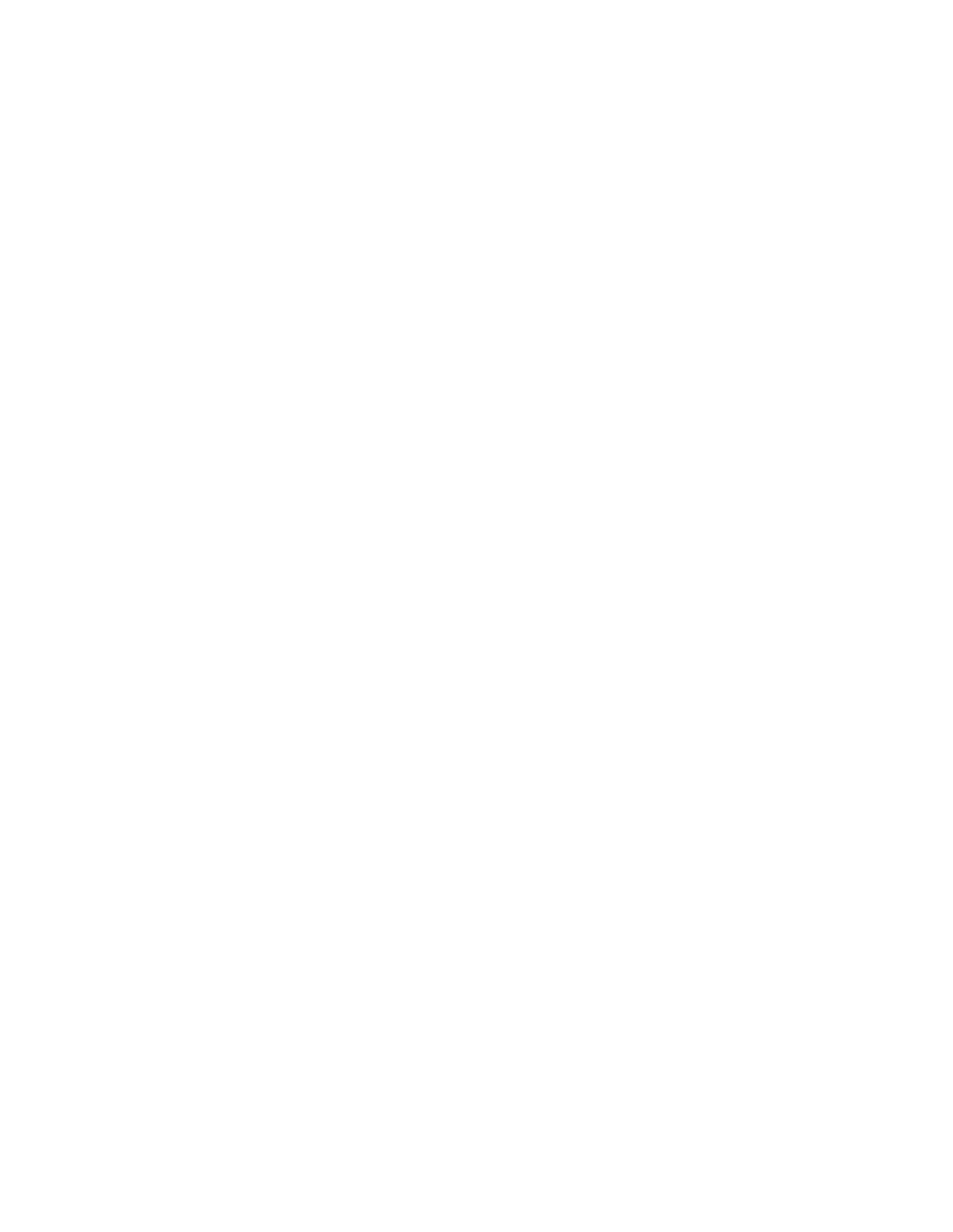### Introduction

We are about to begin a very exciting study from the book of Proverbs. The book of Proverbs is a compilation of true sayings that give wisdom and instruction. More than ever, what people need is WISDOM! God's word provides us with the wisdom that we need. While many people have a lot of knowledge there are many who are lacking true wisdom. Sadly, many Christians lack the wisdom that we need in our lives. God's word is inspired, and provides us with all that we need for our lives, 2 Timothy 3:16. The question is whether or not we will listen to it. Proverbs begins by instructing its readers to LEARN and LIVE. Proverbs 1:7 says, "The fear of the LORD is the beginning of knowledge; Fools despise wisdom and instruction." So, the question for all of us is this: Will we be wise or will we be a fool? Let's be wise and learn what God wants us to know. This quarter we are going to enjoy a great feast of wisdom from the Proverbs.

The book of Proverbs provides us with the wisdom we need with respect to our children, our marriages, our friends, our jobs, our finances, our speech, etc. While it provides us with wisdom for every area of our lives we must decide whether we will listen to it or not. The choice is ours.

This quarter we are going to do a couple of things with respect to Proverbs.

- First: I want the class to read the entire book. If you read a chapter a day you could be done in one month. I would encourage you to read one chapter a day. This will allow you to immerse yourself in the Proverbs. While you will not remember everything, it will help you to get a good feel of the book.
- Second: Our study when we meet here will be topical in nature. There's so much to discuss, and trying to do a chapter-by-chapter study I think would be too much to digest. So, my goal is to have a different topic for each of our classes. This will allow visitors to be able to join in and also allow you to pick right back up with the group if you happen to miss some classes.
- Third: While this will be a topical study, we will still not be able to address every passage that Proverbs may have concerning a particular topic. This is where you come in. As you read through the book in its entirety, when you come across a passage that may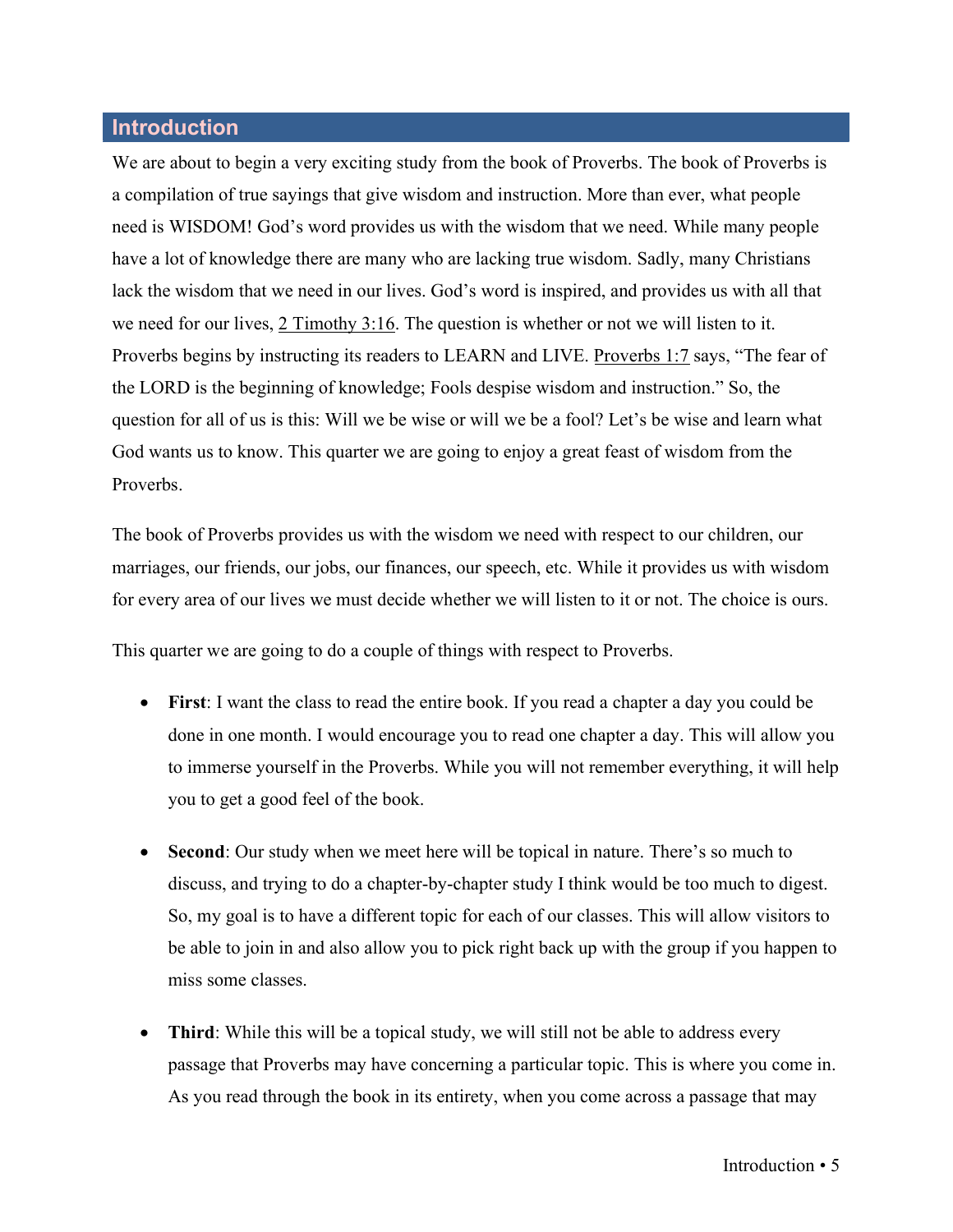pertain to one of our lessons, you will be able to go back to that particular session and jot down that text in the space provided in that lesson. This will allow you to have an even better understanding of God's word.

I'm sure you have read Proverbs in the past. If so, then that's great! If this is your first time reading it, you need to know that your life will be changed forever.

How familiar are you with respect to the book of Proverbs? Let's consider a couple of questions.

 $\mathcal{L}_\mathcal{L} = \mathcal{L}_\mathcal{L} = \mathcal{L}_\mathcal{L} = \mathcal{L}_\mathcal{L} = \mathcal{L}_\mathcal{L} = \mathcal{L}_\mathcal{L} = \mathcal{L}_\mathcal{L} = \mathcal{L}_\mathcal{L} = \mathcal{L}_\mathcal{L} = \mathcal{L}_\mathcal{L} = \mathcal{L}_\mathcal{L} = \mathcal{L}_\mathcal{L} = \mathcal{L}_\mathcal{L} = \mathcal{L}_\mathcal{L} = \mathcal{L}_\mathcal{L} = \mathcal{L}_\mathcal{L} = \mathcal{L}_\mathcal{L}$ 

Answer the following questions.

Who wrote the book of Proverbs?

What is a proverb?

Below are some additional details about the book of Proverbs.

- Proverbs is grouped together with the other poetic books of the Bible (Job, Psalms, Ecclesiastes, and Song of Solomon).
- Unlike other books in the Bible, one does not necessarily have to have all of the background information about the book (date, who wrote it, when it was written, etc.). The book itself is easy to read. Some put the date of Proverbs from 971–686 B.C.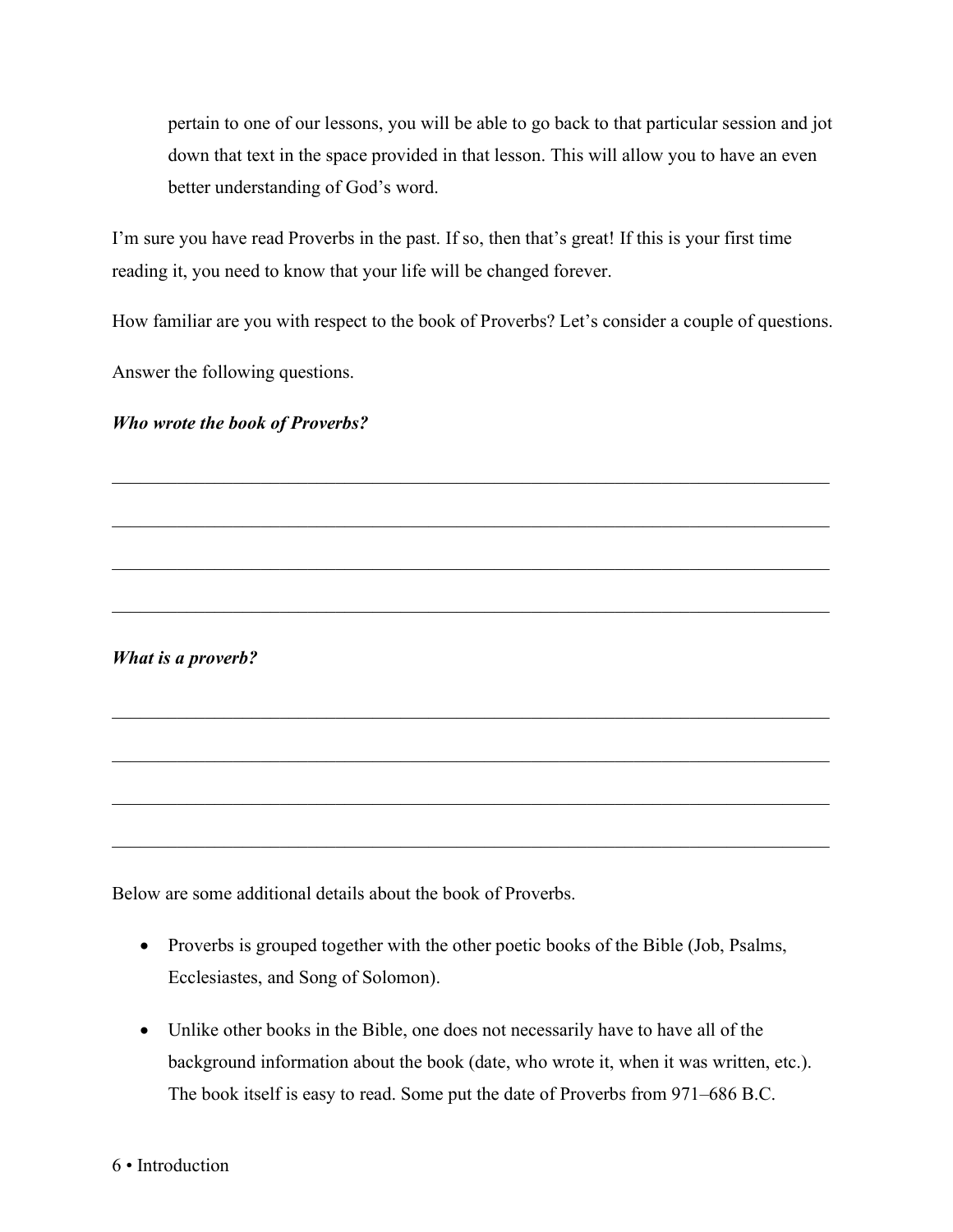- There are a number of words that are repeated throughout the book of Proverbs. Words like…
	- o Wisdom, Proverbs 1:7 "Wisdom is the overruling term with which all of the following words are used interchangeably. The common usage of the word "wisdom" describes one who has the skill to apply knowledge in the correct way. In Proverbs, "wisdom" carries the underlying idea of seeing things from God's point of view. That is why the fear of the Lord is the beginning of knowledge (wisdom), Proverbs 1:7; 9:10.
	- $\circ$  Instruction (discipline) Teaching that includes correction and chastisement.
	- $\circ$  Knowledge (insight) Having the information that enables deciding the best methods for achieving one's goals.
	- $\circ$  Understanding Comprehension of facts in a way that depth of insight between right and wrong is discerned.
	- o Discretion Clear thinking that results in good judgment and reasonable action.
	- $\circ$  **Prudence** The ability to make shrewd judgments.
- The Proverbs say a lot about the FOOL! Throughout the book we will read about the conduct of the fool contrasted with the conduct of the wise. "Different words are used that describe attitudes which cause one to be foolish.
	- $\circ$  Simple (naive) One who does not think for himself. He is easily enticed and will gullibly believe anything.
	- o Scoffer (scorner) His problem is not mental, but spiritual. Obstinate and stubborn, he openly ridicules and contends against the way of wisdom.
- The book of Proverbs contains figurative language that will be important to know.
	- o Figures of speech are found throughout the Bible. Although the Bible is to be interpreted as literal, just like other writings it also contains figures of speech,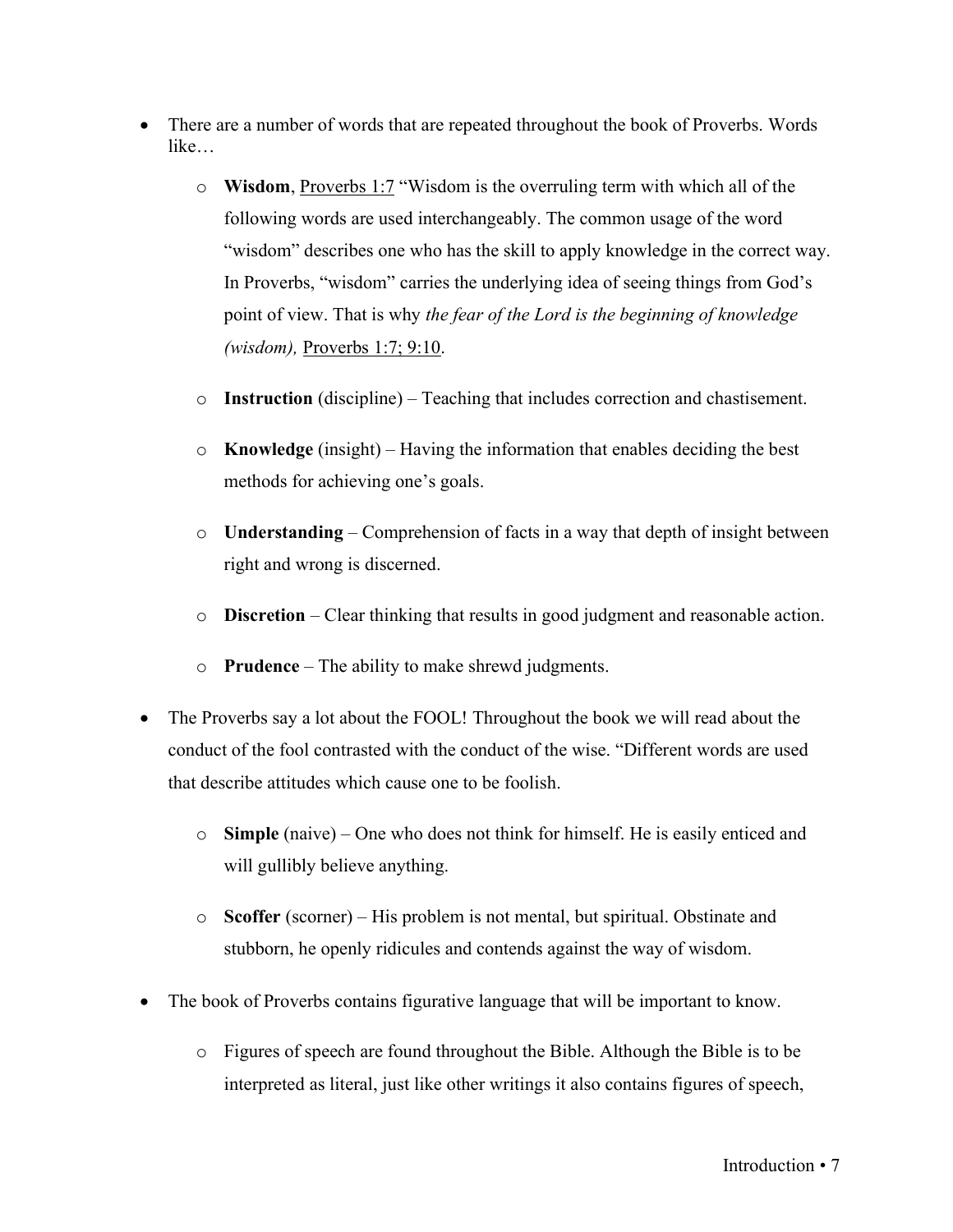Joshua 2:11. Just as we use figurative language, so does God as He communicates to us through His word.

- o A figure of speech "is a word, a phrase, or an expression used in an imaginative rather than a literal sense." For example, in Luke 13:32 Jesus said, "Go and tell that fox…" Jesus was speaking about Herod. Obviously, Herod was not a fox! But describing Herod in this manner says a lot about the man! "The purpose behind the use of a figurative expression is to intensify the idea being conveyed." The figure adds force, feeling, and color to the thought.
- o As you read the Proverbs you will see how "Wisdom" is often personified as a woman, Proverbs 9:1-6. Wisdom is often painted as being upright, honest, true, helpful, and faithful.
- $\circ$  You will see *Simile* being used throughout the book. A simile is a comparison of two different things using the words "like" or "as," Proverbs 25:11-14.
- $\circ$  You will see *Metaphors* being used throughout the book. A metaphor is an implied comparison between two things, which are different. In a metaphor the words of comparison --- like, as, as...so is, and such as --- are not used. An example is John 6:48, where Jesus says, "I am the bread of life."
- In the book of Proverbs, you will see different styles by which the Proverbs are constructed. For example, some of the Proverbs will be…
	- $\circ$  Synonymous: (A statement is made, then made again in different words). "*Pride* goes before destruction, and a haughty spirit before stumbling" Proverbs 16:18.
	- o Contrasting: (The truth expressed in the first clause is opposite of the second). "The sacrifice of the wicked is an abomination to the LORD, but the prayer of the upright is His delight" Proverbs 15:8.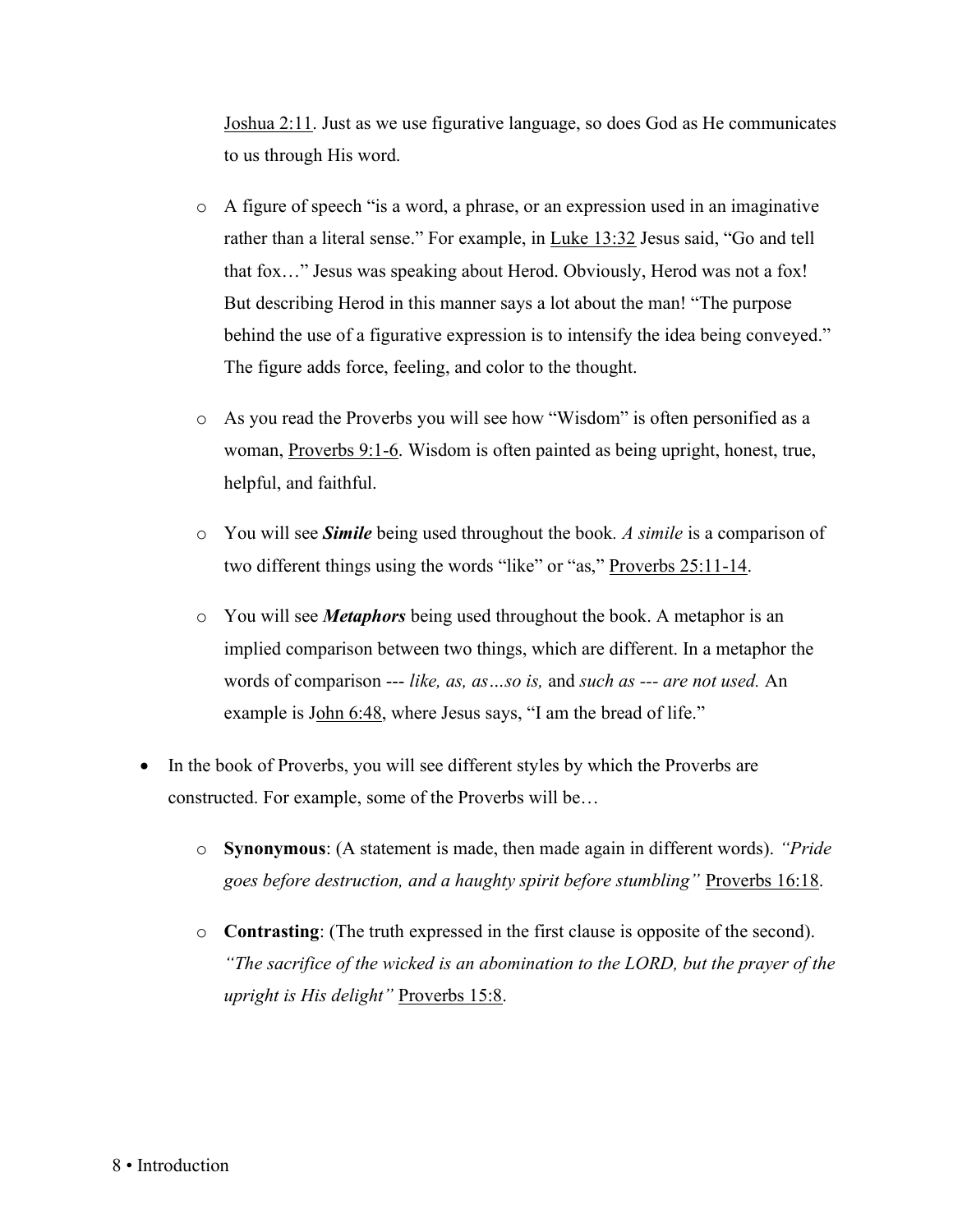- o Progressive: (The second clause develops the idea expressed in the first). "There is a way which seems right to a man, but its end is the way of death" Proverbs 14:12.
- o Consequences: (This will cause that to occur). "Commit your works to the LORD and your plans will be established" Proverbs 16:3.
- $\circ$  Equivalents: (This is identical with that). "Where no oxen are, the manger is clean…" Proverbs 14:4.
- A basic outline of the book of Proverbs
	- $\circ$  1:1-7 Purpose and Theme
	- o 1:8-9:18 A Father's Wise Counsel to a Son
	- o 10:1-22:16 Proverbs of Solomon: Practical Values for Life
	- o 22:17-24:34 Proverbs from Anonymous Wise Men
	- o 25:1-29:27 Proverbs of Solomon: Hezekiah's Edition
	- $\circ$  30:1-33 Proverbs of Agur
	- $\circ$  31:1-31 Proverbs of King Lemuel

The information above should get us started for our study. We could make this study really deep if we wanted to. What we need to do though is LEARN and LIVE! God has spoken! We need to listen. When we do, our lives will be much better.

Reading these Proverbs will be easy to do. In fact, you could come to class not having done any of your reading and pick up quickly what's being discussed. But this isn't merely about reading the text. It's about living the text. It's about being wise as opposed to being foolish! It's about truly listening and applying what we learn. That's our goal for the next quarter and the rest of our lives.

I look forward to studying with you.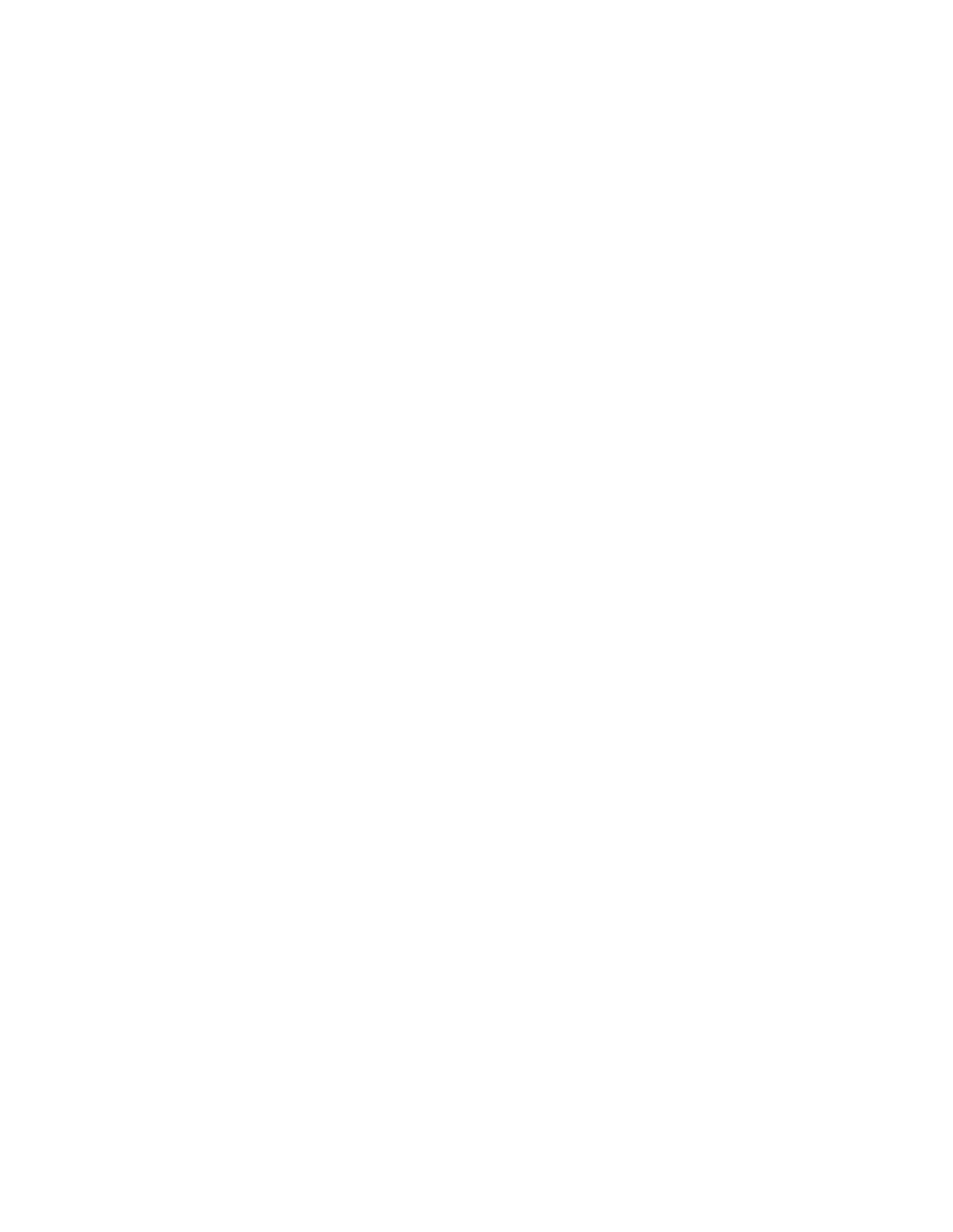### Lesson 1: Reverence for God

As the people of God, we should have reverence for our God. The Bible is a book about God. While the Bible shows us what God has done for mankind, it's also a book that reveals the mind of God.

The Proverbs remind us that we should have reverence for our God. But what exactly does that mean? How would you define "reverence"?

 $\mathcal{L}_\mathcal{L} = \mathcal{L}_\mathcal{L} = \mathcal{L}_\mathcal{L} = \mathcal{L}_\mathcal{L} = \mathcal{L}_\mathcal{L} = \mathcal{L}_\mathcal{L} = \mathcal{L}_\mathcal{L} = \mathcal{L}_\mathcal{L} = \mathcal{L}_\mathcal{L} = \mathcal{L}_\mathcal{L} = \mathcal{L}_\mathcal{L} = \mathcal{L}_\mathcal{L} = \mathcal{L}_\mathcal{L} = \mathcal{L}_\mathcal{L} = \mathcal{L}_\mathcal{L} = \mathcal{L}_\mathcal{L} = \mathcal{L}_\mathcal{L}$ 

What do the Proverbs say about man having reference for God? This is what we will investigate. Take some time to read the Proverbs listed below. As you read them identify what you can learn from them.

| 2. Proverbs 23:17                                                                                                                                                                                                                      |
|----------------------------------------------------------------------------------------------------------------------------------------------------------------------------------------------------------------------------------------|
|                                                                                                                                                                                                                                        |
|                                                                                                                                                                                                                                        |
|                                                                                                                                                                                                                                        |
| 4. Proverbs 3:7                                                                                                                                                                                                                        |
| 5. Proverbs 10:27<br><u>1982 - Andrea Barbon Barbon, and a series of the series of the series of the series of the series of the series of the series of the series of the series of the series of the series of the series of the</u> |
|                                                                                                                                                                                                                                        |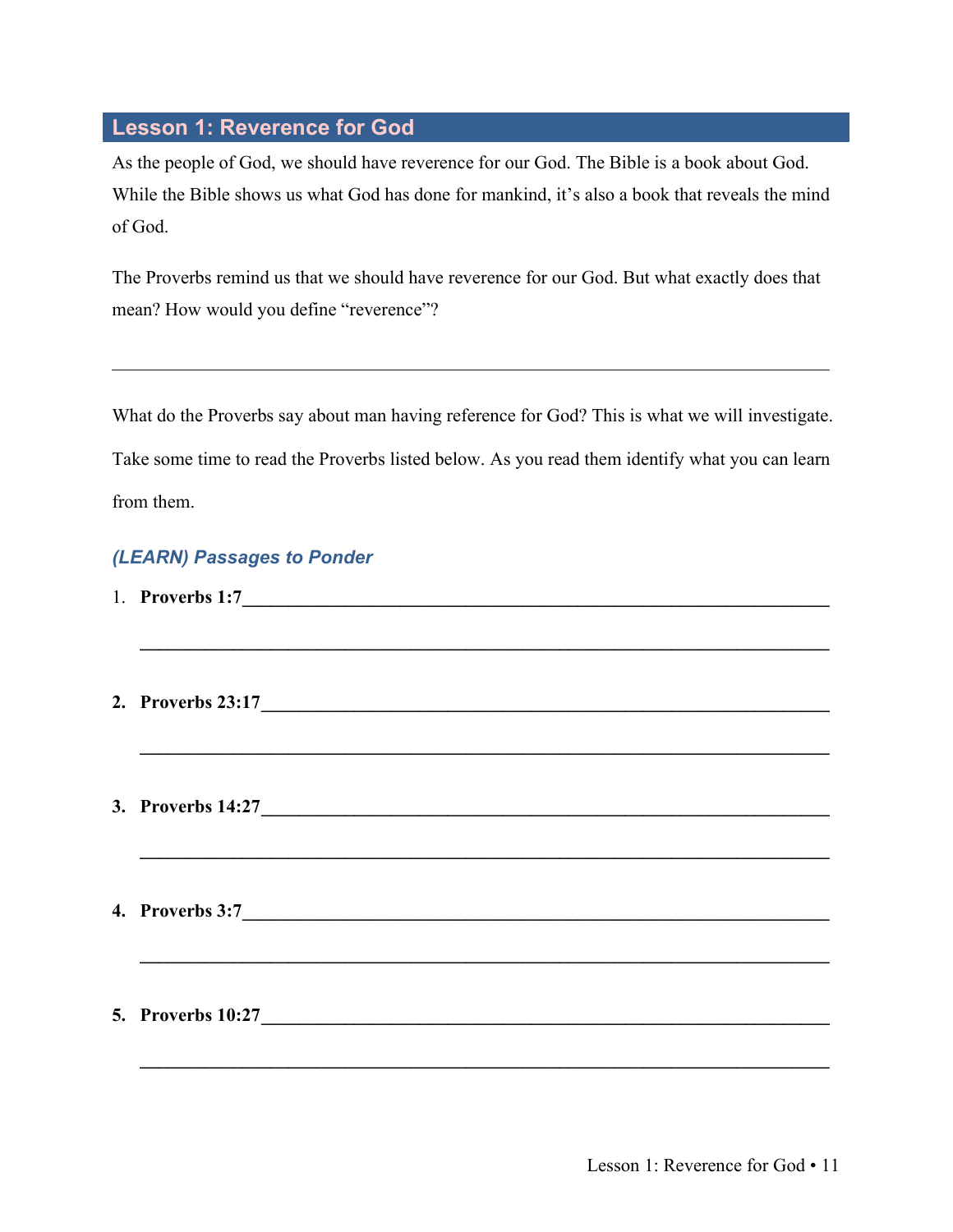| 8. Proverbs 22:4<br>the contract of the contract of the contract of the contract of the contract of the contract of the contract of                                                                                           |
|-------------------------------------------------------------------------------------------------------------------------------------------------------------------------------------------------------------------------------|
|                                                                                                                                                                                                                               |
| the control of the control of the control of the control of the control of the control of the control of the control of the control of the control of the control of the control of the control of the control of the control |
| (LIVE)                                                                                                                                                                                                                        |
| After considering what these passages teach how should they affect how we live?                                                                                                                                               |
|                                                                                                                                                                                                                               |
|                                                                                                                                                                                                                               |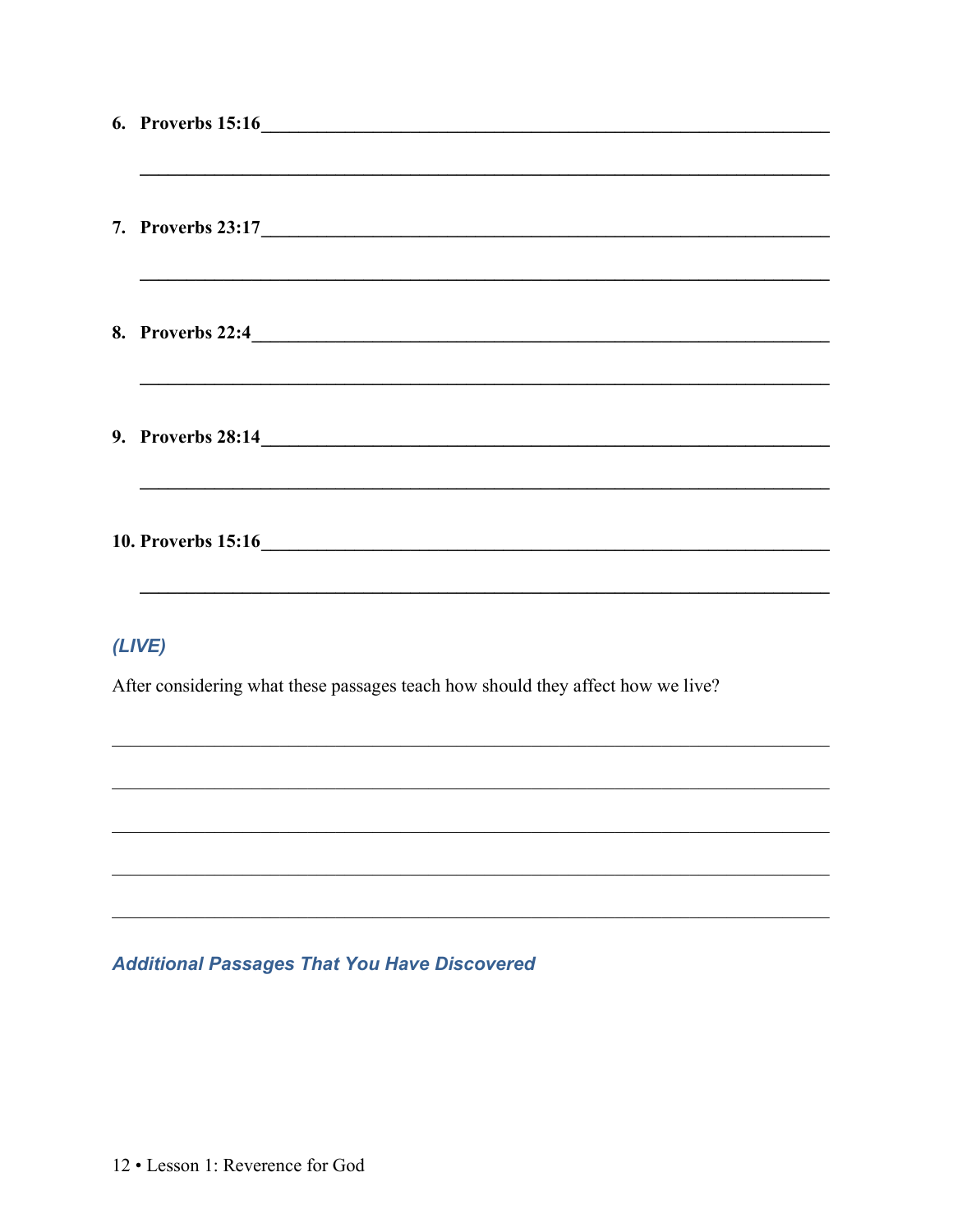# Lesson 2: Trust in God

We learned in our last study that we should have the proper fear and respect for God. The Proverbs also remind us that we need to trust in the Lord.

We can never talk enough about trusting in God. It's a theme that we find throughout the Scriptures. It's what God wants us to do.

What do the Proverbs say about man trusting in God? This is what we will investigate. Take some time to read the Proverbs listed below. As you read them identify what you can learn from them about trusting in God.

| <u> 1999 - Jan James James James James James James James James James James James James James James James James J</u> |
|----------------------------------------------------------------------------------------------------------------------|
| ,我们也不会有什么。""我们的人,我们也不会有什么?""我们的人,我们也不会有什么?""我们的人,我们也不会有什么?""我们的人,我们也不会有什么?""我们的人                                     |
| ,我们也不会有什么。""我们的人,我们也不会有什么?""我们的人,我们也不会有什么?""我们的人,我们也不会有什么?""我们的人,我们也不会有什么?""我们的人                                     |
|                                                                                                                      |
|                                                                                                                      |
| 6. Proverbs $22:17-19$                                                                                               |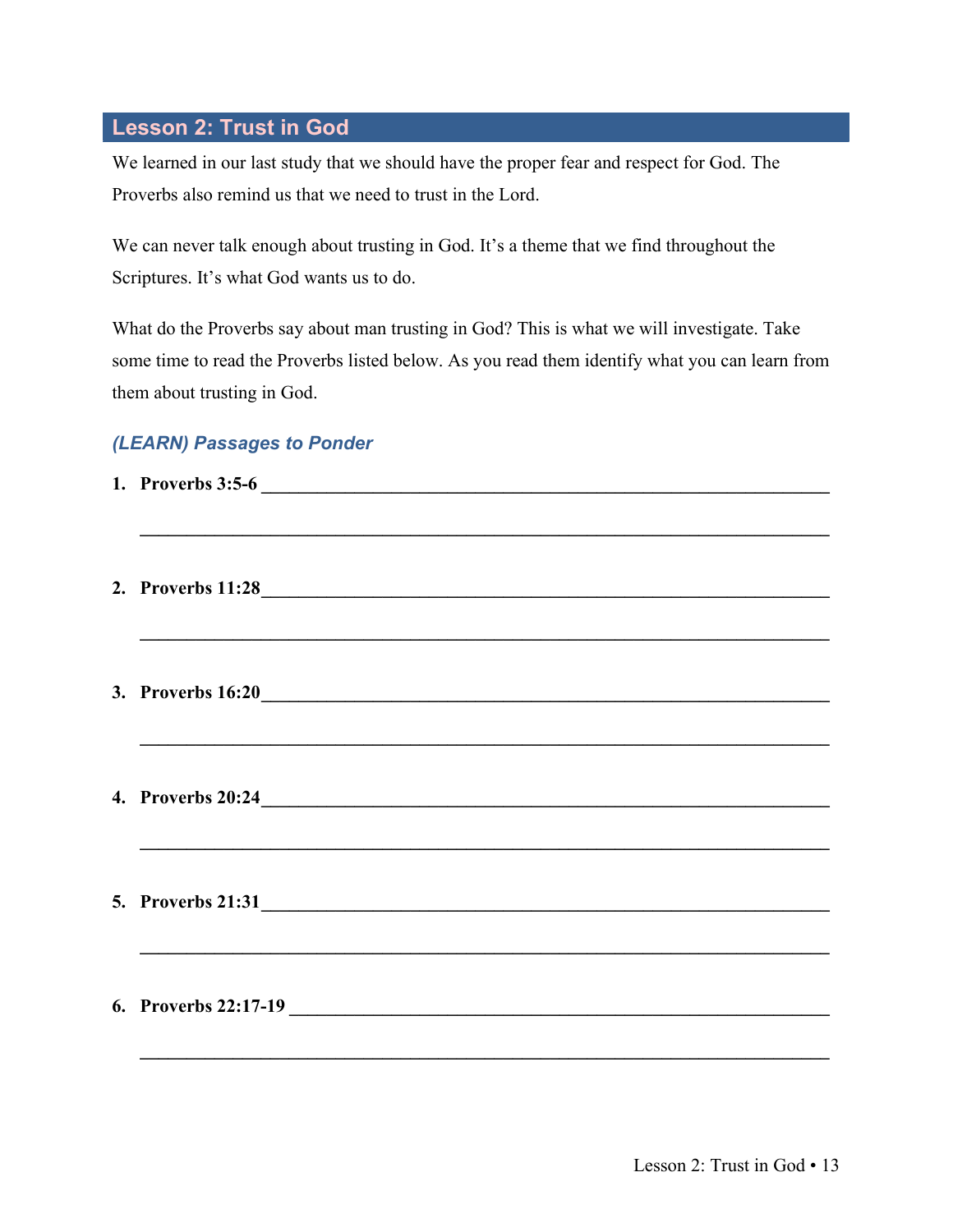| 7. Proverbs 28:25             |
|-------------------------------|
|                               |
| 8. Proverbs 28:26             |
|                               |
| 9. Proverbs 29:25             |
|                               |
| 10. Proverbs 30:5<br><u> </u> |
|                               |

After considering what these passages teach how will they affect how we live?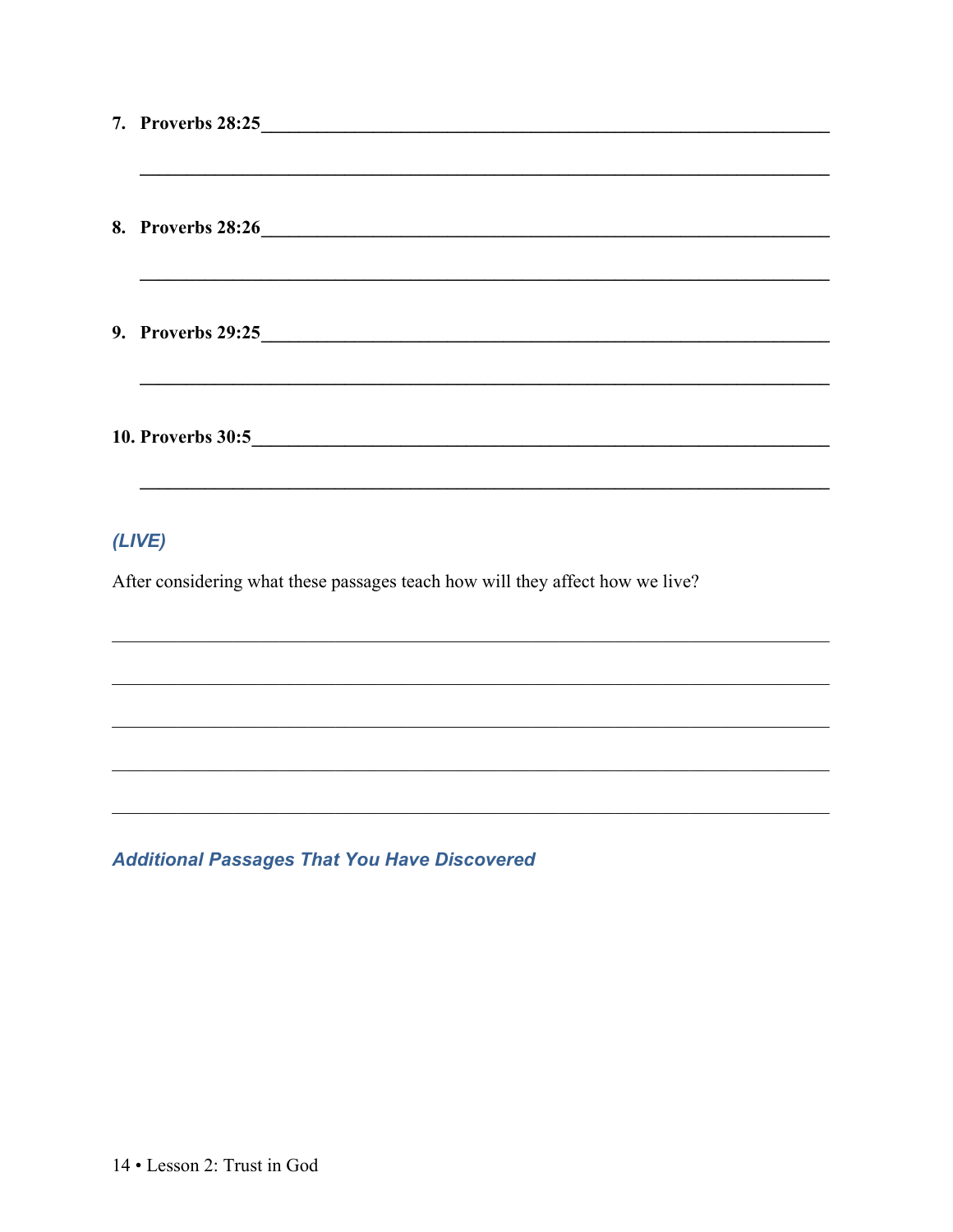## Lesson 3: Listen to God's Word

God has spoken to us through His revealed word, 2 Timothy 3:16. We have everything we need to guide us in this life and to prepare us for eternity. The question is whether or not we will really listen to God's word.

Throughout the Proverbs we are reminded about the importance of listening to God's instructions. A wise man will listen. A wise man will not only listen but also apply what he has heard in his life.

What do the Proverbs say about man listening to God? This is what we will investigate. Take some time to read the Proverbs listed below. As you read them identify what you can learn from them.

| 1. Proverbs 1:5                                                                                                        |
|------------------------------------------------------------------------------------------------------------------------|
| <u> 1990 - Jan James Sandar, martin amerikan basar dan berasal dalam berasal dalam berasal dalam berasal dalam ber</u> |
| 2. Proverbs 3:1-4 $\qquad$                                                                                             |
|                                                                                                                        |
|                                                                                                                        |
|                                                                                                                        |
|                                                                                                                        |
| ,我们也不能在这里的时候,我们也不能在这里的时候,我们也不能会不能会不能会不能会不能会不能会不能会不能会不能会不能会。""我们的是,我们也不能会不能会不能会不能                                       |
| 5. Proverbs 8:32-33                                                                                                    |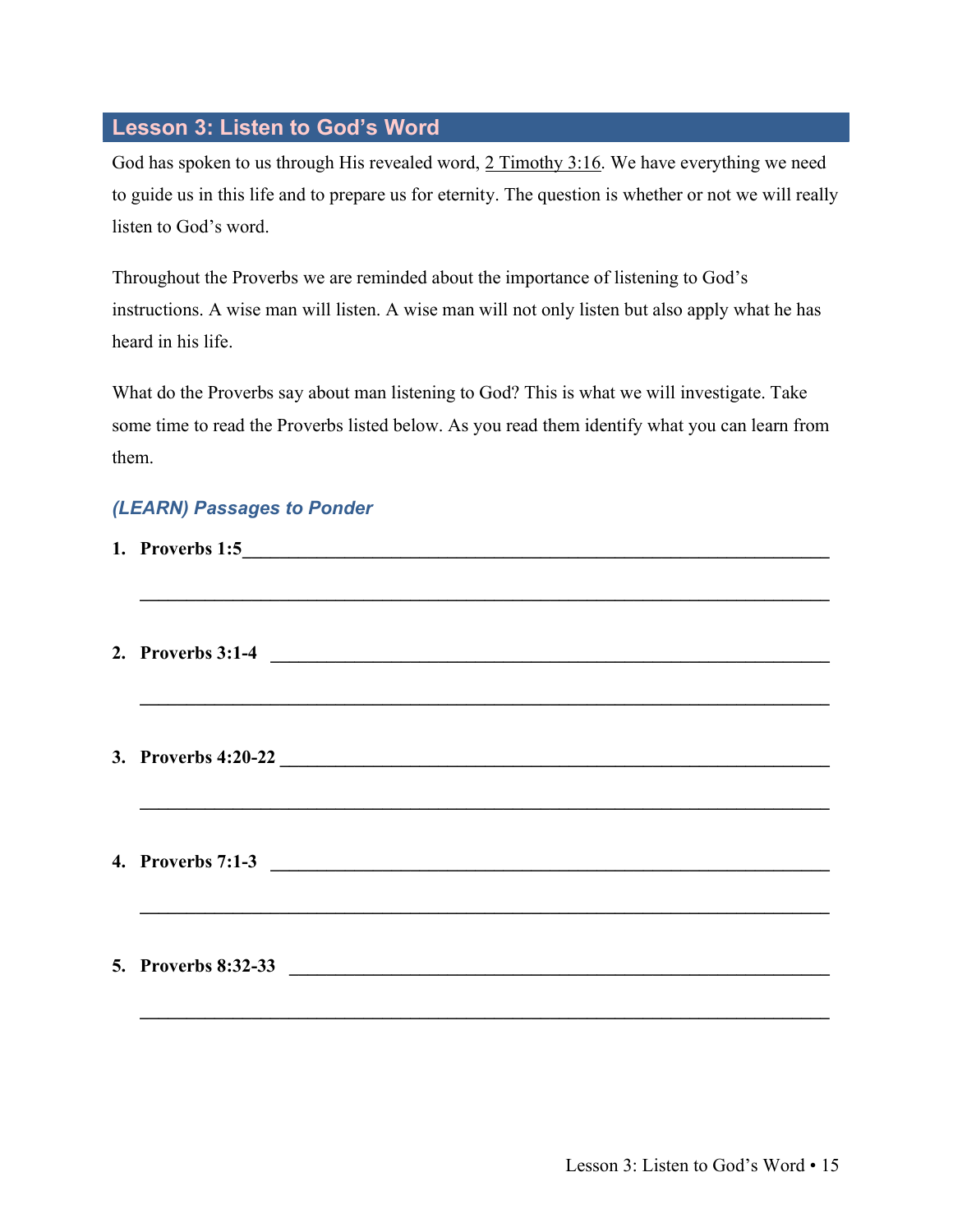| <u> 1990 - Jan James James James James James James James James James James James James James James James James J</u> |
|----------------------------------------------------------------------------------------------------------------------|
|                                                                                                                      |
| <u> 2000 - Jan James Alexander (f. 1980)</u>                                                                         |
| ,我们也不会有什么。""我们的人,我们也不会有什么?""我们的人,我们也不会有什么?""我们的人,我们也不会有什么?""我们的人,我们也不会有什么?""我们的人                                     |
| ,我们也不会有什么。""我们的人,我们也不会有什么?""我们的人,我们也不会有什么?""我们的人,我们也不会有什么?""我们的人,我们也不会有什么?""我们的人                                     |
| (LIVE)                                                                                                               |
| After considering what these passages teach how will they affect how we live?                                        |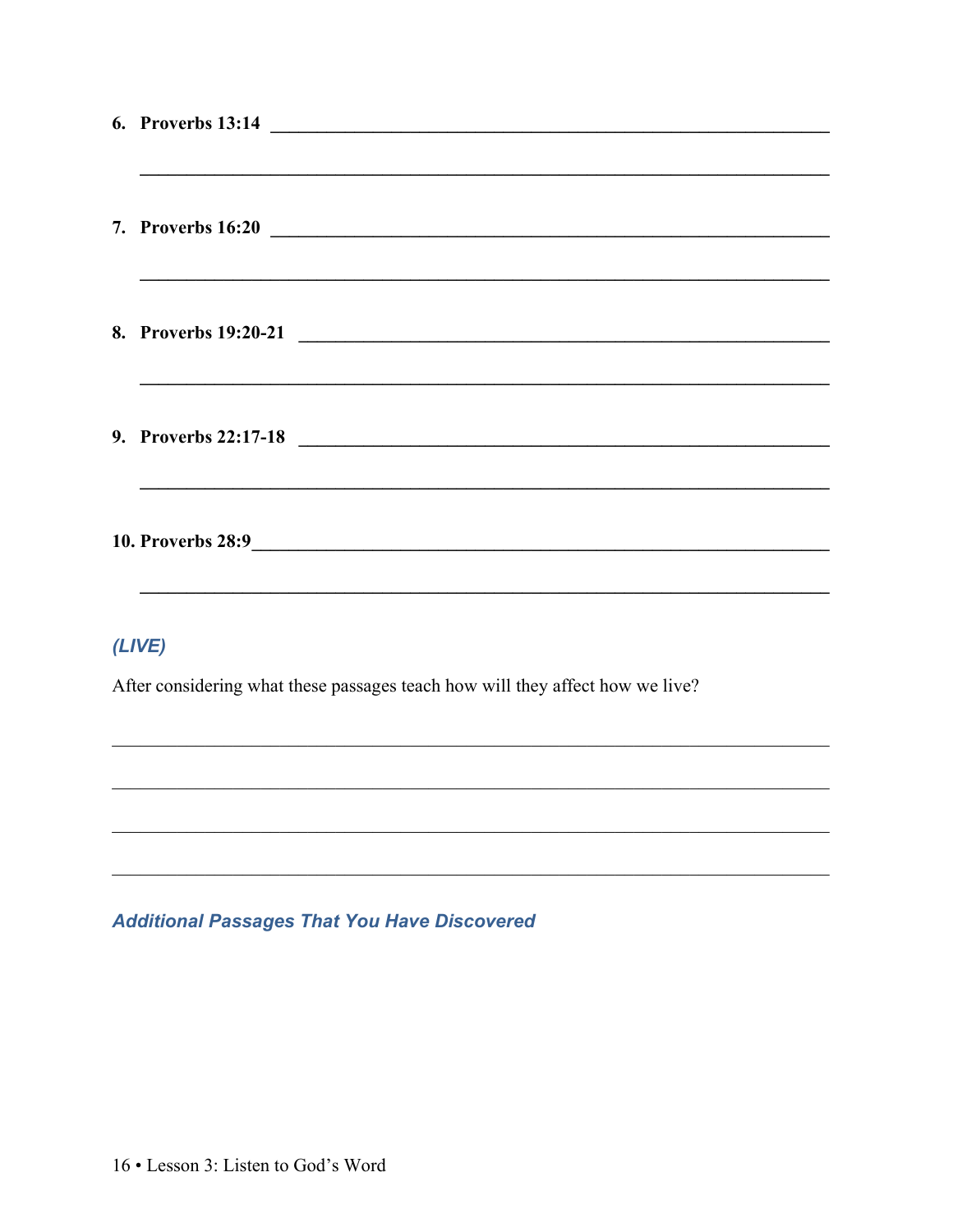## Lesson 4: Fools and Folly

We all know "That Guy" or "That Woman" who seems to make really foolish decisions. Hopefully "That Guy" or "That Woman" is not us!

We have seen so far that we should trust in God. His way is always the right way. We need to listen and then apply the wisdom He has given us. When we don't we are being FOOLISH!

The Proverbs say a lot about those who are foolish. This is what we will investigate. Take some time to read the Proverbs listed below. As you read them identify what you can learn from them.

| 1. Proverbs 1:7                                                                                                        |
|------------------------------------------------------------------------------------------------------------------------|
|                                                                                                                        |
| 2. Proverbs 1:22-23<br>,我们也不会有什么。""我们的人,我们也不会有什么?""我们的人,我们也不会有什么?""我们的人,我们也不会有什么?""我们的人,我们也不会有什么?""我们的人                |
| 3. Proverbs 1:32-33<br>,我们也不会有什么。""我们的人,我们也不会有什么?""我们的人,我们也不会有什么?""我们的人,我们也不会有什么?""我们的人,我们也不会有什么?""我们的人                |
| 4. Proverbs $3:35$ $\qquad \qquad$<br>,我们也不会有什么。""我们的人,我们也不会有什么?""我们的人,我们也不会有什么?""我们的人,我们也不会有什么?""我们的人,我们也不会有什么?""我们的人 |
|                                                                                                                        |
|                                                                                                                        |
|                                                                                                                        |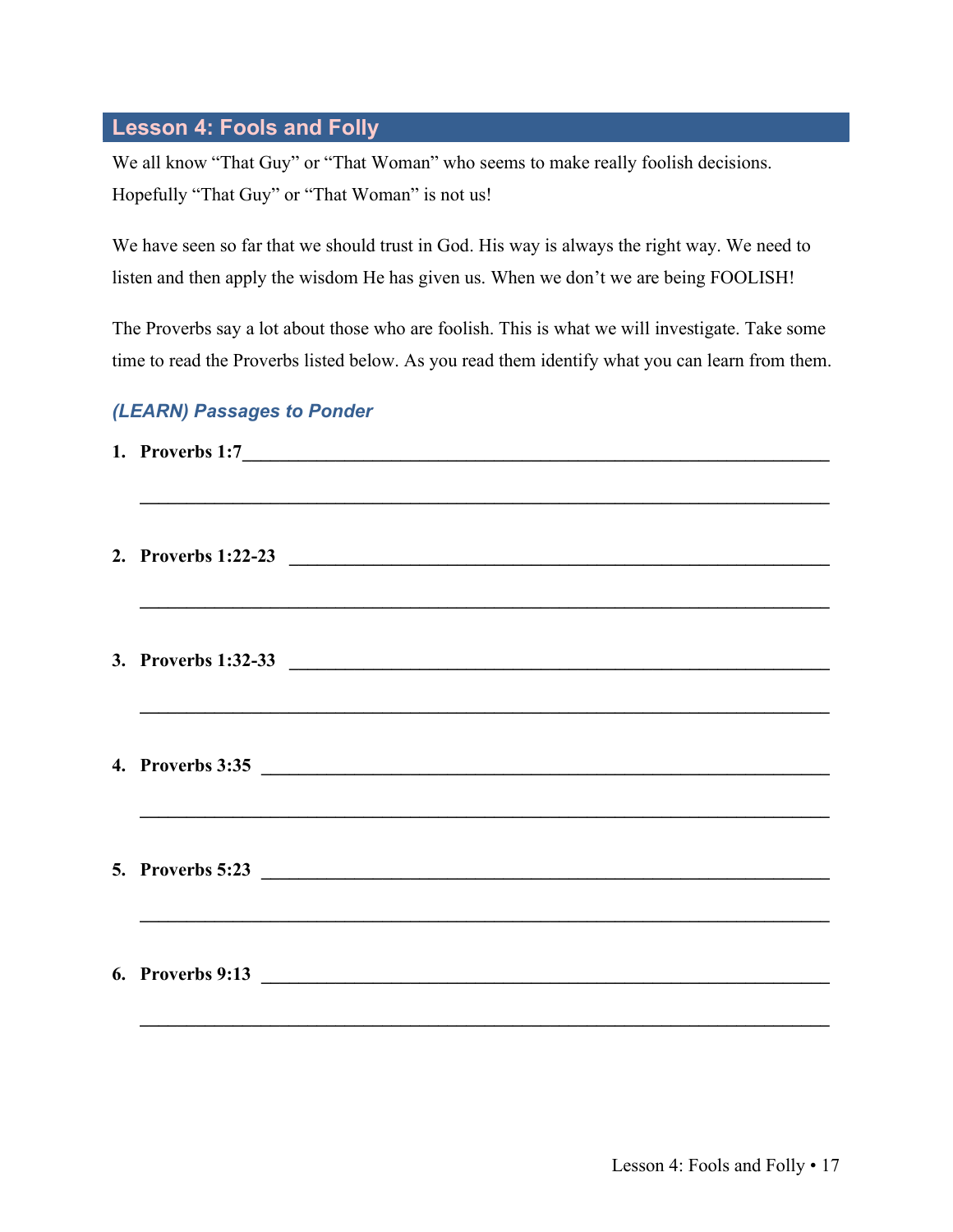| 8. Proverbs 14:9 |                                                                                  |
|------------------|----------------------------------------------------------------------------------|
|                  |                                                                                  |
|                  |                                                                                  |
|                  |                                                                                  |
| (LIVE)           |                                                                                  |
|                  | ,我们也不会有什么。""我们的人,我们也不会有什么?""我们的人,我们也不会有什么?""我们的人,我们也不会有什么?""我们的人,我们也不会有什么?""我们的人 |

After considering what these passages teach how should they affect how we live?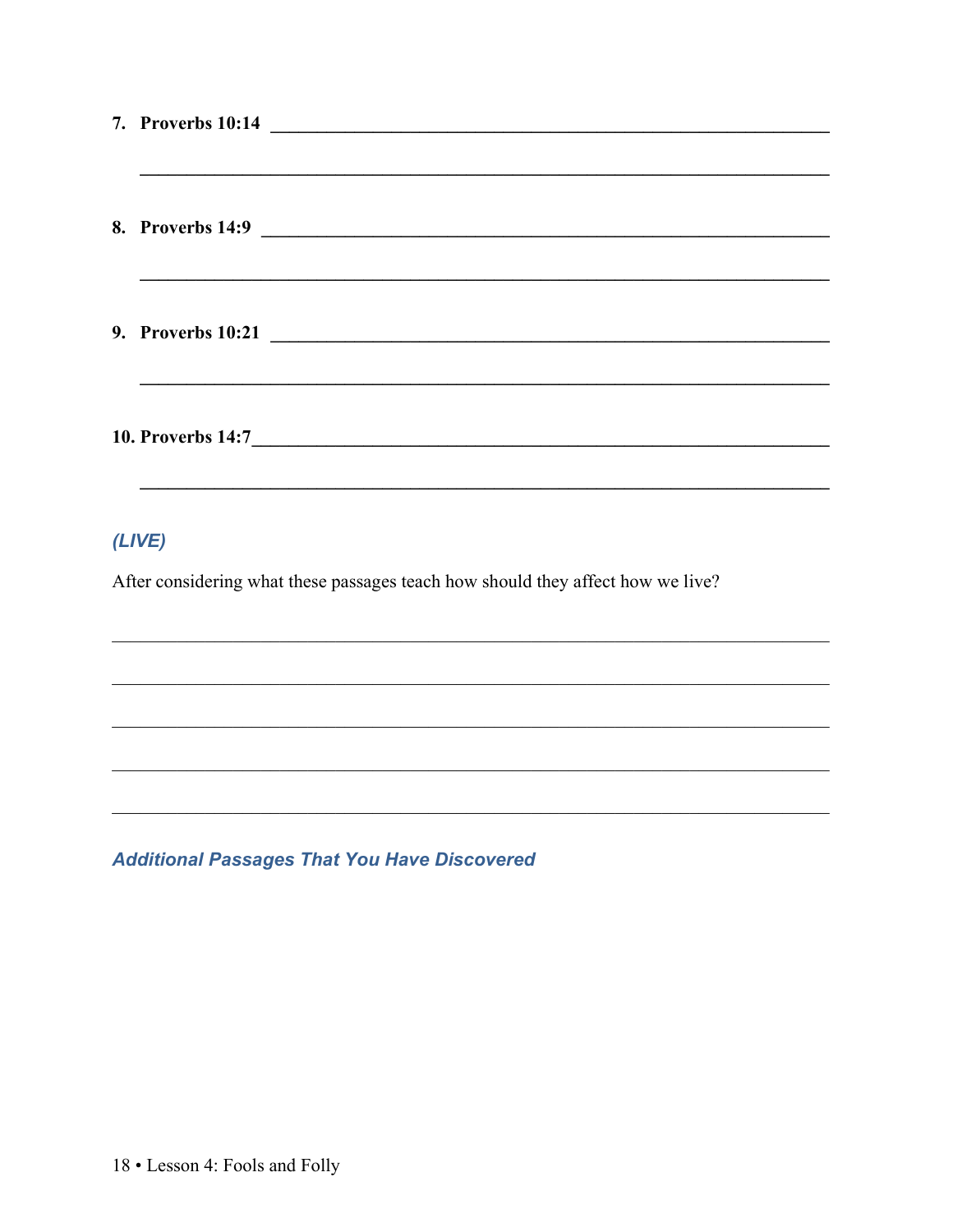# Lesson 5: Friendship

A lot can be known about a person by who their friends are. While someone may have 1,000 friends on Facebook, how many can say that they have true friends?

Having true friendships in our lives is very important.

The Proverbs say a lot about friendships. This is what we will investigate. Take some time to read the Proverbs listed below. As you read them identify what you can learn from them.

| ,我们也不会有什么。""我们的人,我们也不会有什么?""我们的人,我们也不会有什么?""我们的人,我们也不会有什么?""我们的人,我们也不会有什么?""我们的人                     |
|------------------------------------------------------------------------------------------------------|
| 2. Proverbs 17:17                                                                                    |
| 3. Proverbs 18:19                                                                                    |
| <u> 1989 - Johann Barn, mars an t-Amerikaansk politiker (* 1958)</u>                                 |
| ,我们也不会有什么。""我们的人,我们也不会有什么?""我们的人,我们也不会有什么?""我们的人,我们也不会有什么?""我们的人,我们也不会有什么?""我们的人                     |
| 6. Proverbs 27:5<br>,我们也不会有什么。""我们的人,我们也不会有什么?""我们的人,我们也不会有什么?""我们的人,我们也不会有什么?""我们的人,我们也不会有什么?""我们的人 |
| 7. Proverbs 27:6                                                                                     |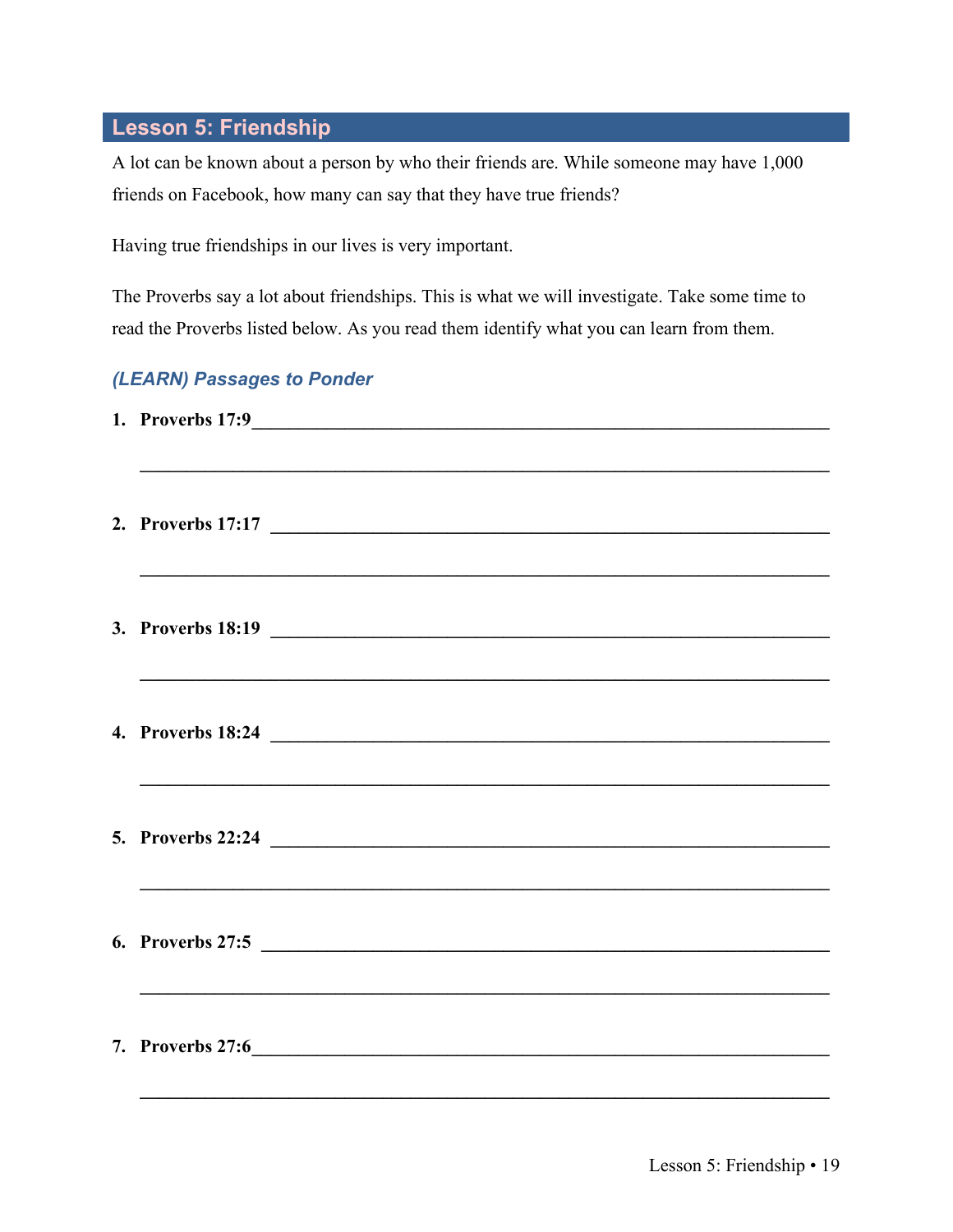| 8. Proverbs 27:9                                                                                                                          |
|-------------------------------------------------------------------------------------------------------------------------------------------|
| 9. Proverbs 27:10<br><u> 1989 - Andrea Station Barbara, amerikan personal di sebagai personal di sebagai personal di sebagai personal</u> |
|                                                                                                                                           |
| <b>10. Proverbs 27:17</b><br><u> 1980 - Andrea Andrew Maria (h. 1980).</u>                                                                |
|                                                                                                                                           |

After considering what these passages teach how should they affect how we live?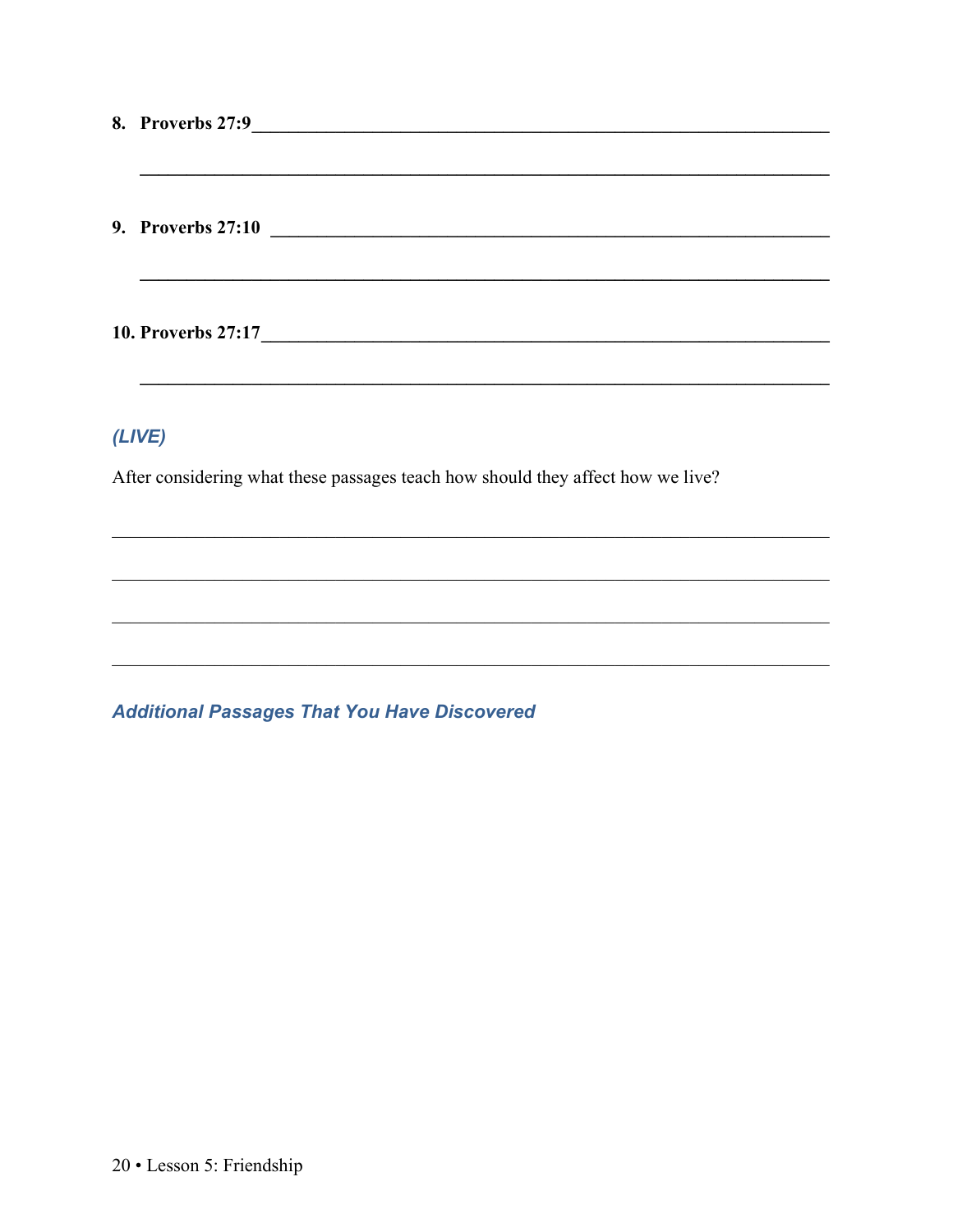### Lesson 6: Marriage and the Sexual Relationship

God instituted marriage in the beginning. Everything that God created in the beginning was good! Sadly, the devil has perverted the marital relationship. He has perverted the sexual relationship between a man and a woman that is supposed to be enjoyed in marriage.

Many have been deceived. Yet God has given us all we need when it comes to our marriages and the sexual relationship. We must decide whether or not we will trust what He says.

The Proverbs say a lot about marriage and the sexual relationship. This is what we will investigate. Take some time to read the Proverbs listed below. As you read them identify what you can learn from them.

| 1. Proverbs 2:10-19 $\qquad$                                                                                           |
|------------------------------------------------------------------------------------------------------------------------|
| ,我们也不会有什么。""我们的人,我们也不会有什么?""我们的人,我们也不会有什么?""我们的人,我们也不会有什么?""我们的人,我们也不会有什么?""我们的人                                       |
|                                                                                                                        |
| 3. Proverbs 6:23-35                                                                                                    |
| ,我们也不会有什么。""我们的人,我们也不会有什么?""我们的人,我们也不会有什么?""我们的人,我们也不会有什么?""我们的人,我们也不会有什么?""我们的人                                       |
| ,我们也不能在这里的时候,我们也不能在这里的时候,我们也不能会在这里的时候,我们也不能会在这里的时候,我们也不能会在这里的时候,我们也不能会在这里的时候,我们也不                                      |
| ,我们也不会有什么。""我们的人,我们也不会有什么?""我们的人,我们也不会有什么?""我们的人,我们也不会有什么?""我们的人,我们也不会有什么?""我们的人<br>6. Proverbs $14:1$ $\qquad \qquad$ |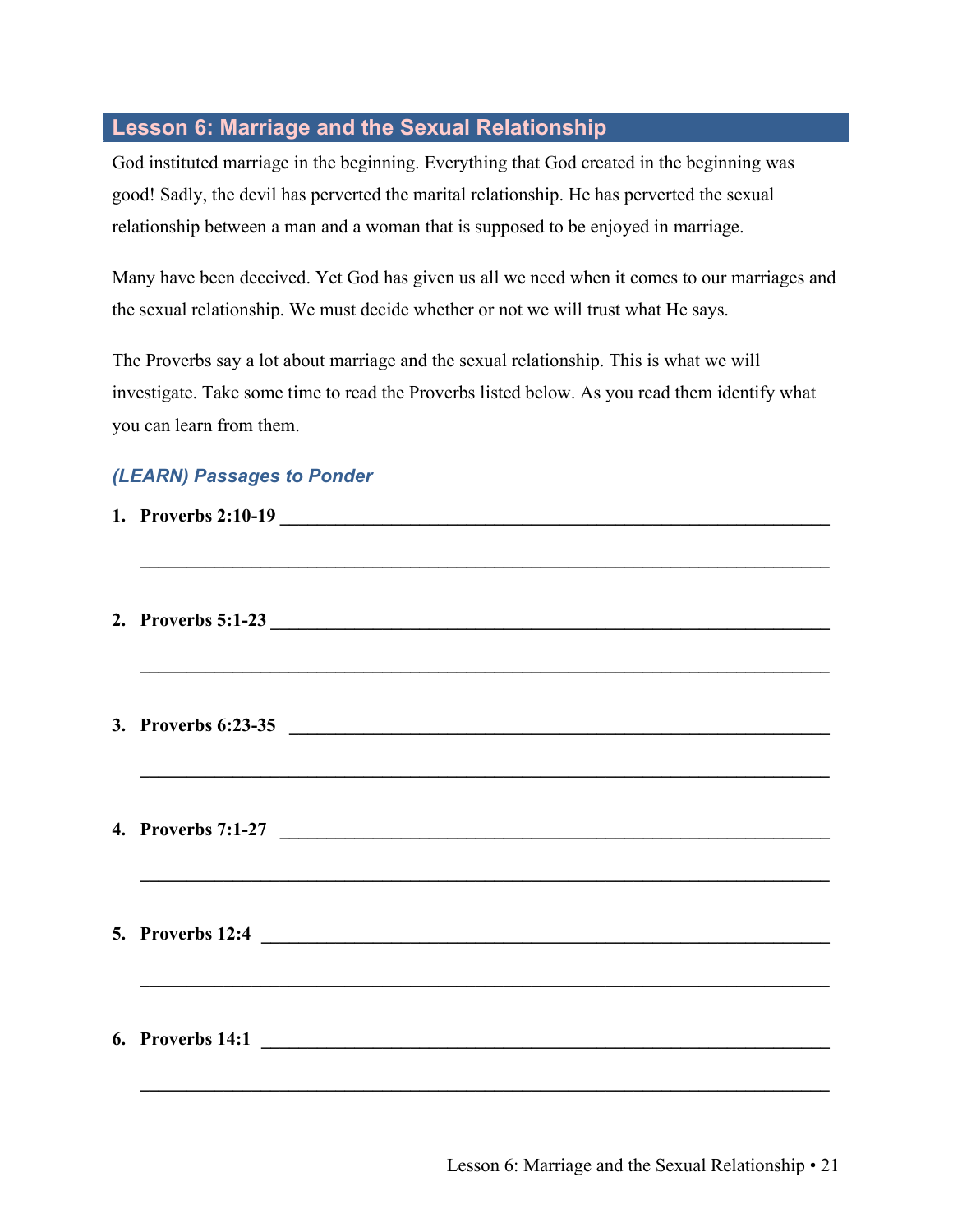| 7. Proverbs 17:1     |
|----------------------|
|                      |
|                      |
|                      |
| 9. Proverbs 30:21,23 |
|                      |
|                      |
|                      |
| (LIVE)               |

After considering what these passages teach how should they affect how we live?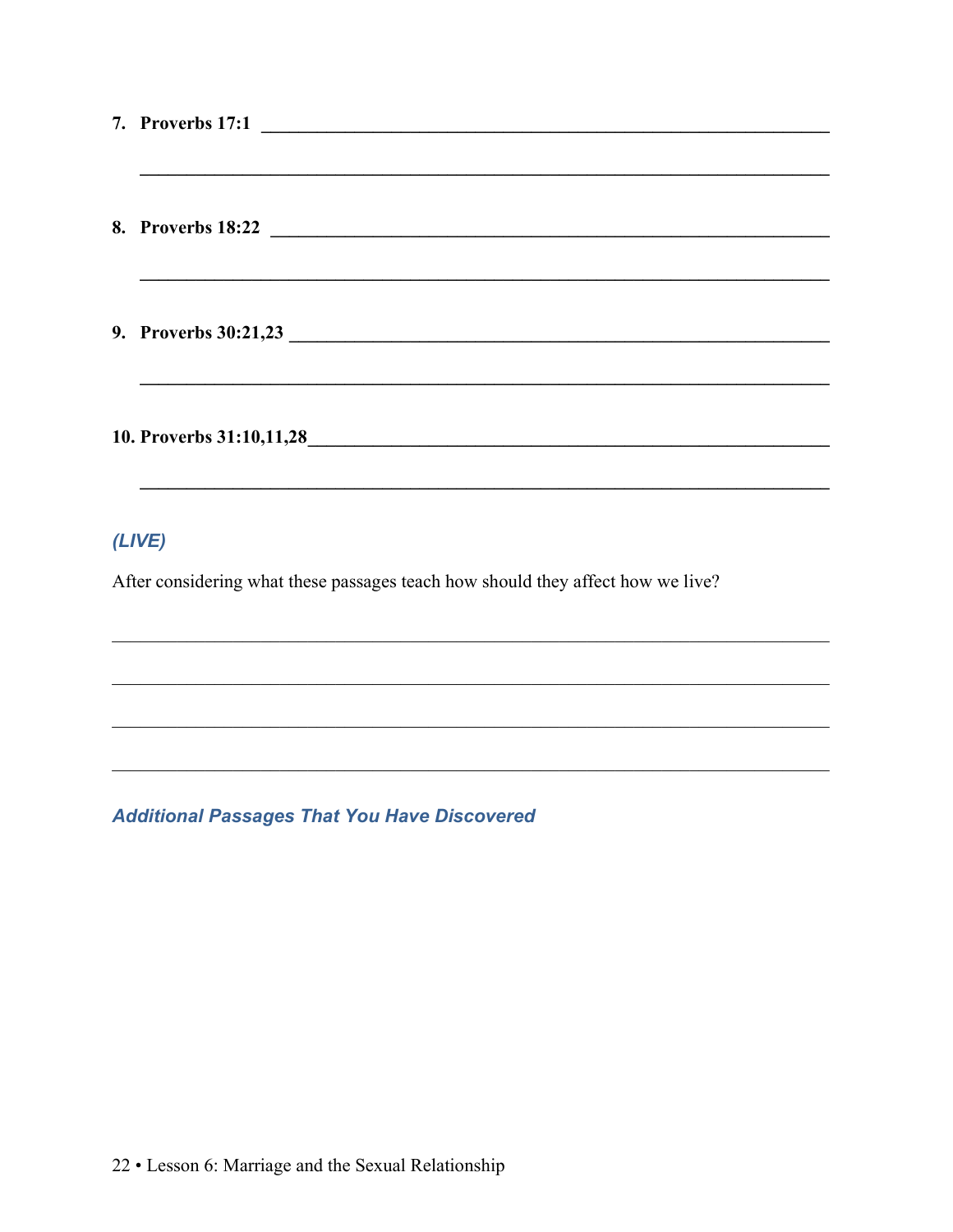# Lesson 7: Parenting and Children

Being a parent is a great responsibility. How we raise our children is a big deal in the eyes of God.

There are numerous passages that some may be familiar with when it comes to parents and instructions for children, Ephesians 6:1-4; Deuteronomy 6:5-9.

The Proverbs provide a lot of wisdom for parents and for children. This is what we will investigate. Take some time to read the Proverbs listed below. As you read them identify what you can learn from them.

| 1. Proverbs 22:6                                                                                       |
|--------------------------------------------------------------------------------------------------------|
| 2. Proverbs 23:13-14                                                                                   |
| 3. Proverbs 22:15<br>,我们也不会有什么。""我们的人,我们也不会有什么?""我们的人,我们也不会有什么?""我们的人,我们也不会有什么?""我们的人,我们也不会有什么?""我们的人  |
| ,我们也不会有什么。""我们的人,我们也不会有什么?""我们的人,我们也不会有什么?""我们的人,我们也不会有什么?""我们的人,我们也不会有什么?""我们的人                       |
| 5. Proverbs 1:8-9<br>,我们也不能在这里的时候,我们也不能在这里的时候,我们也不能会在这里的时候,我们也不能会在这里的时候,我们也不能会在这里的时候,我们也不能会在这里的时候,我们也不 |
|                                                                                                        |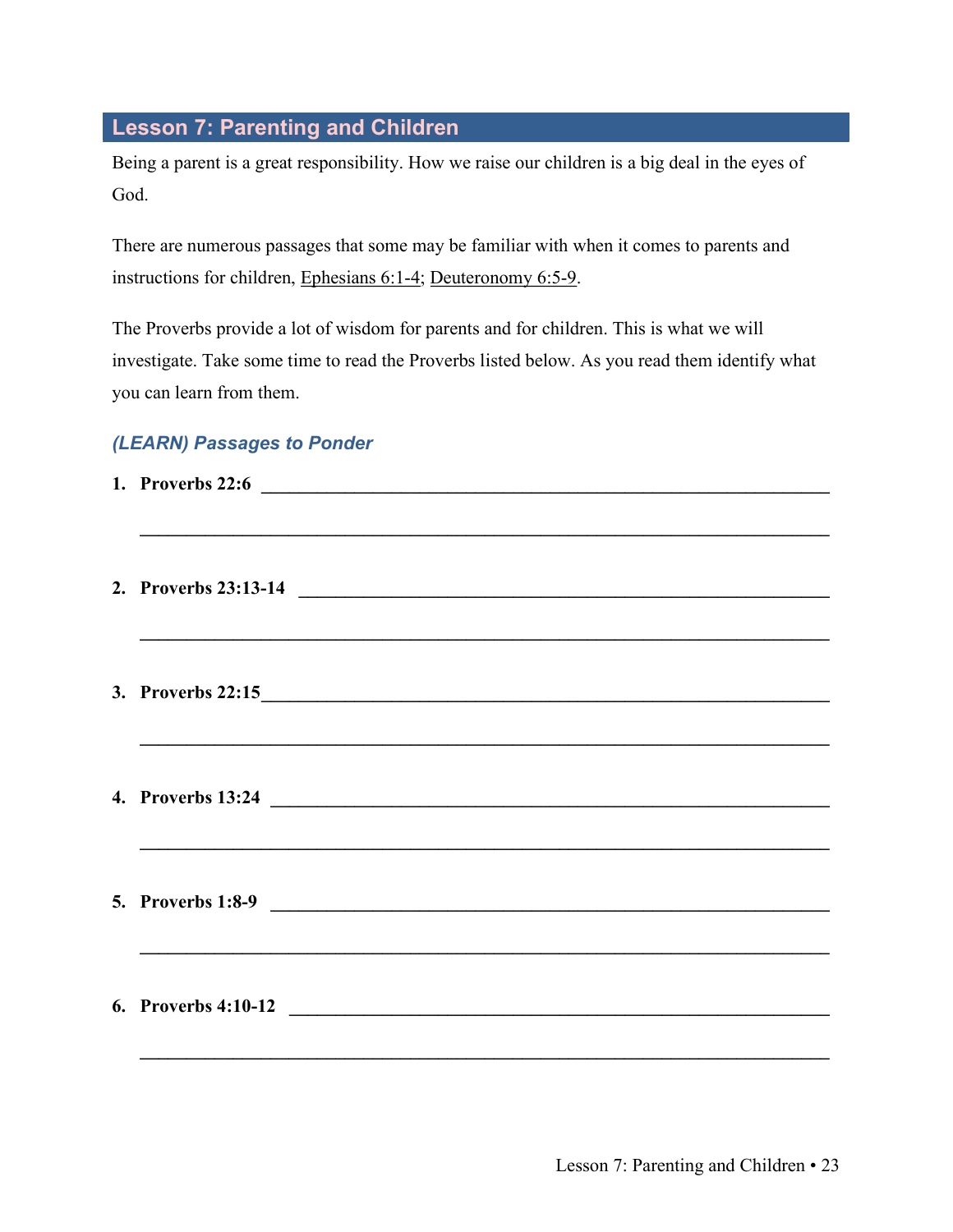| 7. Proverbs 10:1                           |  |
|--------------------------------------------|--|
|                                            |  |
| 8. Proverbs 15:5                           |  |
|                                            |  |
| 9. Proverbs 17:6                           |  |
|                                            |  |
| 10. Proverbs 19:26<br><u>International</u> |  |
|                                            |  |

After considering what these passages are teaching how will they affect how you live?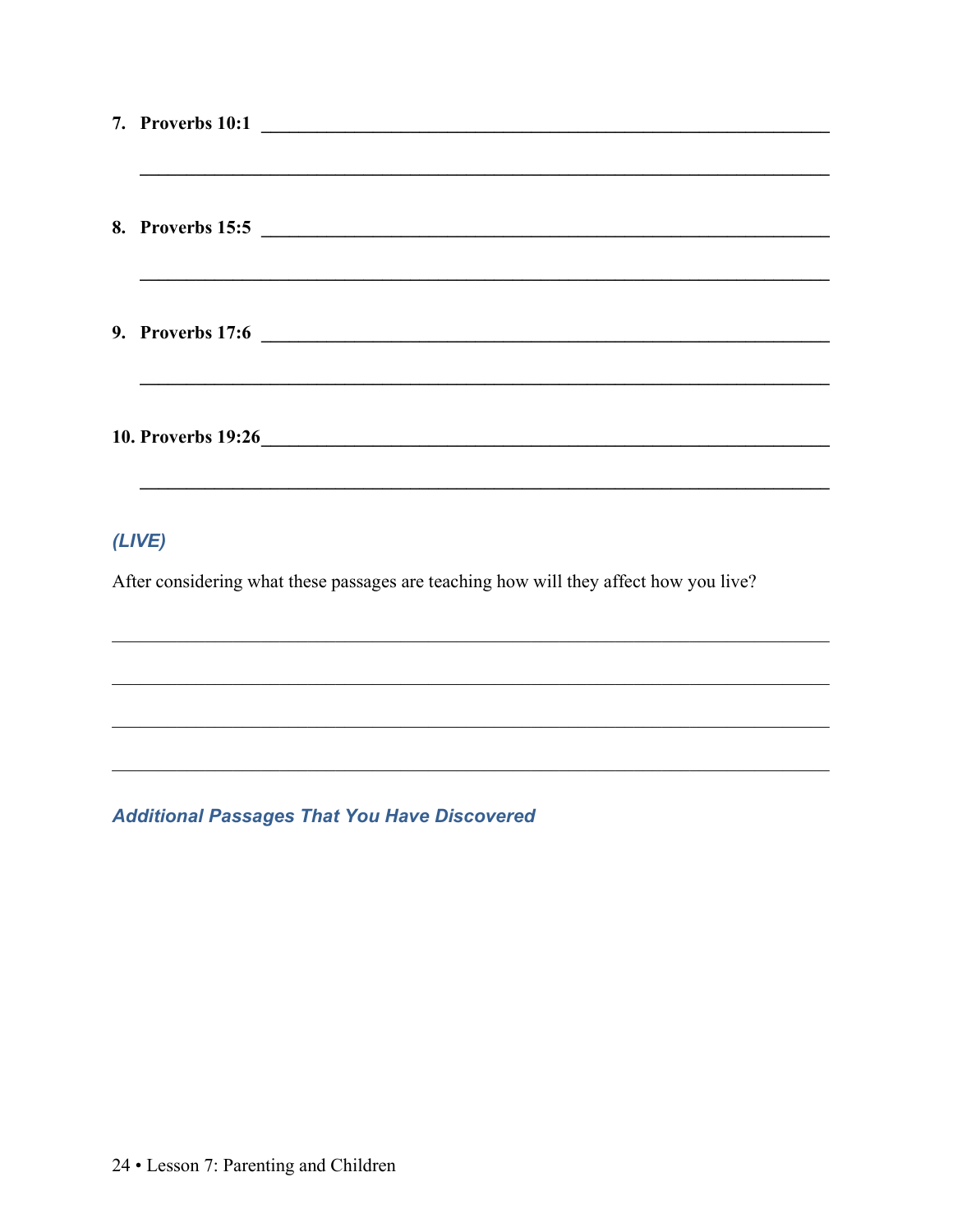### Lesson 8: Money

Would you be surprised if I were to tell you that the Bible says a lot about money? For some, that comes as a big surprise!

Yet the Scriptures are filled with wisdom when it comes to our finances. There's much more information concerning money than just giving on the first day of the week.

The Proverbs provide a lot of wisdom with respect to our money. This is what we will investigate. Take some time to read the Proverbs listed below. As you read them identify what you can learn from them.

| 1. Proverbs 3:9-10                                                                                                    |
|-----------------------------------------------------------------------------------------------------------------------|
|                                                                                                                       |
| <u> 1989 - Johann Harry Harry Harry Harry Harry Harry Harry Harry Harry Harry Harry Harry Harry Harry Harry Harry</u> |
| ,我们也不会有什么。""我们的人,我们也不会有什么?""我们的人,我们也不会有什么?""我们的人,我们也不会有什么?""我们的人,我们也不会有什么?""我们的人                                      |
| ,我们也不会有什么。""我们的人,我们也不会有什么?""我们的人,我们也不会有什么?""我们的人,我们也不会有什么?""我们的人,我们也不会有什么?""我们的人                                      |
|                                                                                                                       |
| 6. Proverbs 23:4-5                                                                                                    |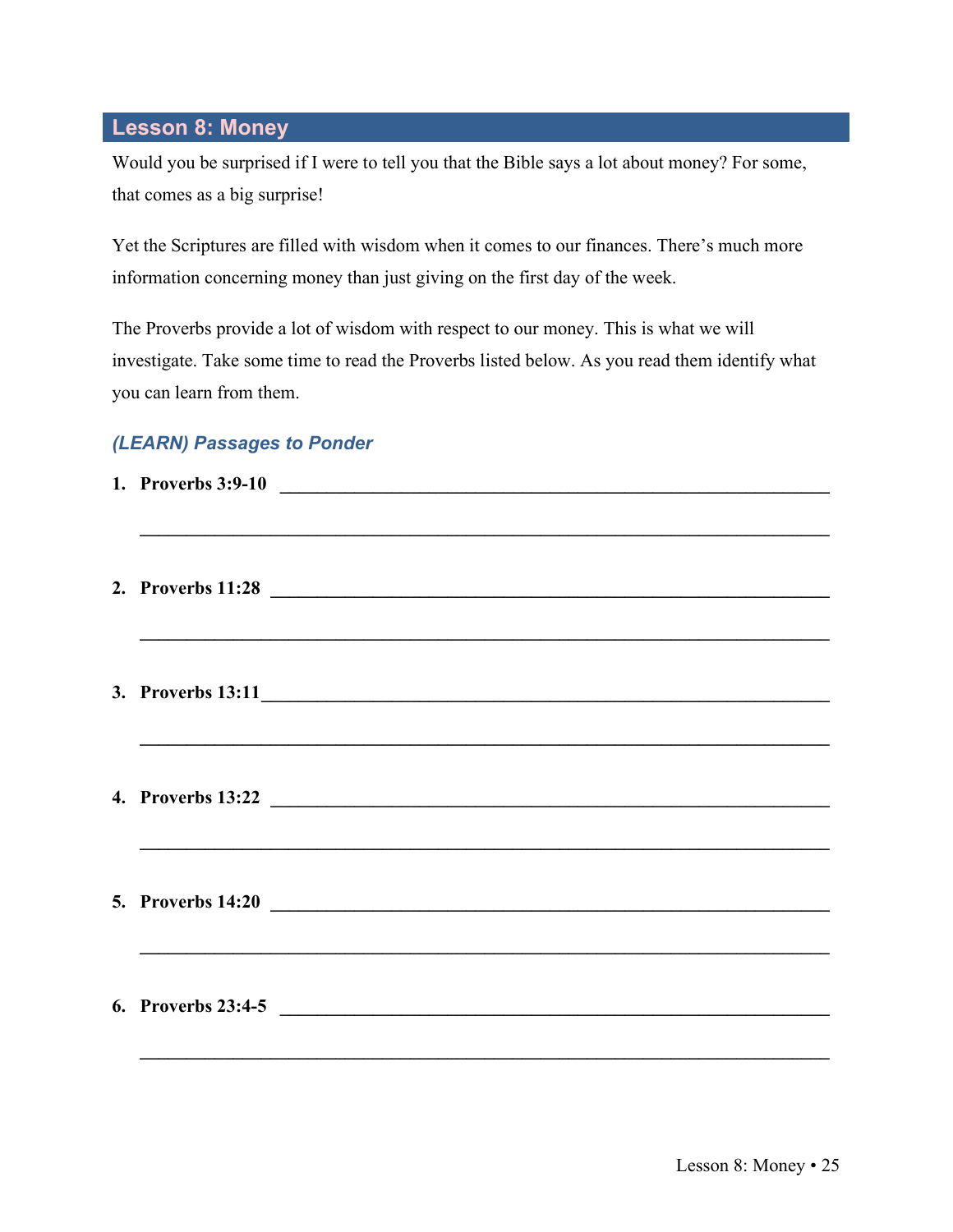| 7. Proverbs 22:7                                                                                                     |
|----------------------------------------------------------------------------------------------------------------------|
|                                                                                                                      |
| 8. Proverbs 30:8-9                                                                                                   |
|                                                                                                                      |
| 9. Proverbs 27:23-24                                                                                                 |
| <u> 1990 - Johann Barbara, martxa alemaniar argamento de la contrada de la contrada de la contrada de la contrad</u> |
|                                                                                                                      |
|                                                                                                                      |
| (LIVE)                                                                                                               |

After considering what these passages are teaching how should they affect how we live?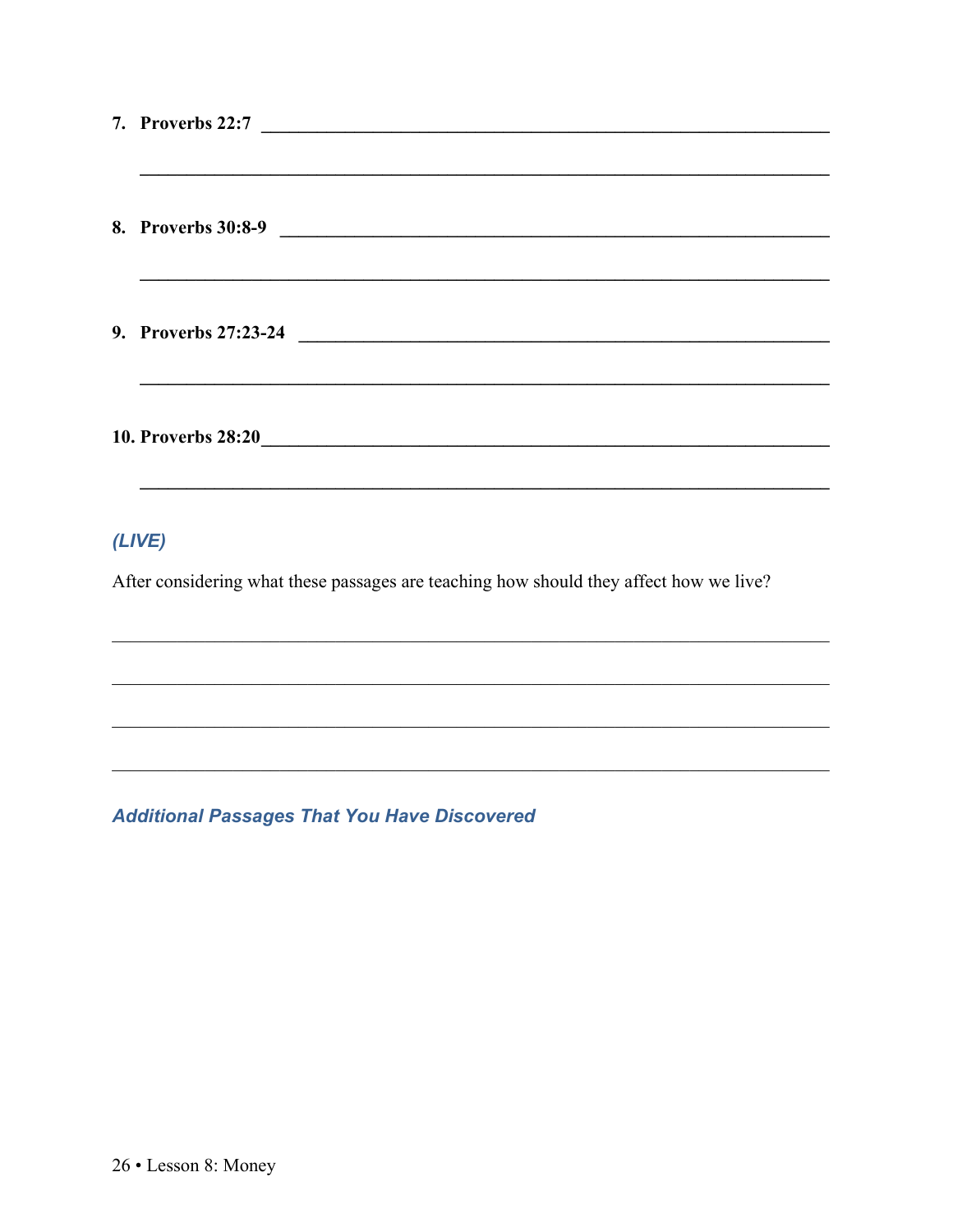### Lesson 9: The Tongue

The Bible says a lot about the power of words. In James 3:1-12, we are reminded about the tongue. With the tongue we can bless God and we can curse people who are made in the likeness of God.

A wise man will be careful with his speech! We can do a lot of good with the words that we say, or we can do a lot of bad. We get to choose! Our words can encourage our spouses and children. Sadly, our words can also destroy our homes.

The Proverbs provide a lot of wisdom with respect to the tongue. This is what we will investigate. Take some time to read the Proverbs listed below. As you read them identify what you can learn from them.

| <u> 1980 - Andrea Andrews, Amerikaansk politik (d. 1980)</u>                                                          |
|-----------------------------------------------------------------------------------------------------------------------|
| 2. Proverbs 6:1-2 $\qquad \qquad$                                                                                     |
| <u> 1980 - Andrea Andrea Andrea Andrea Andrea Andrea Andrea Andrea Andrea Andrea Andrea Andrea Andrea Andrea Andr</u> |
| 3. Proverbs $8:13$ $\qquad \qquad$                                                                                    |
|                                                                                                                       |
|                                                                                                                       |
|                                                                                                                       |
|                                                                                                                       |
|                                                                                                                       |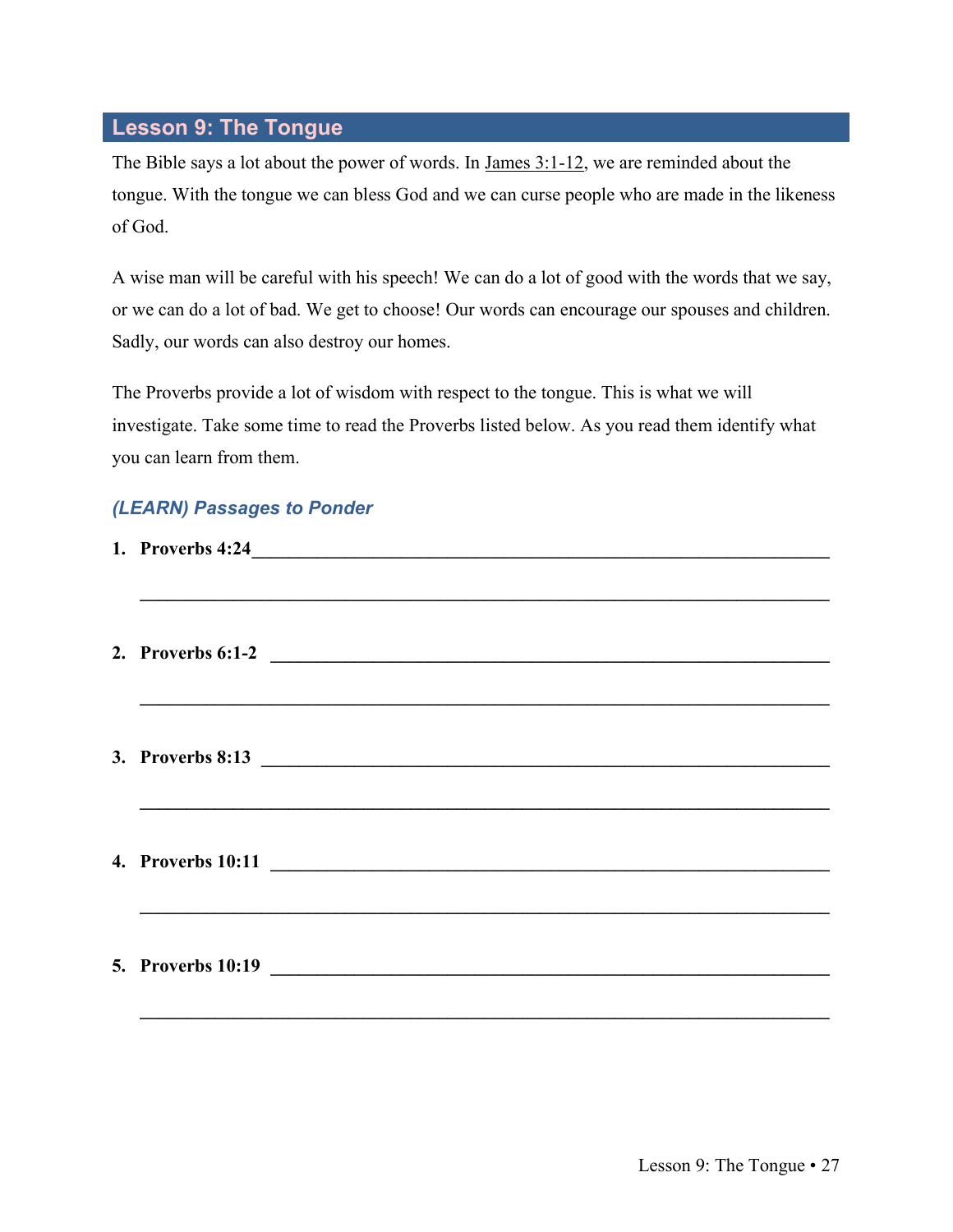| 6. Proverbs 10:20-21                                                                                                                                                                                                          |
|-------------------------------------------------------------------------------------------------------------------------------------------------------------------------------------------------------------------------------|
|                                                                                                                                                                                                                               |
| <u> Alexandro de la contrada de la contrada de la contrada de la contrada de la contrada de la contrada de la con</u><br>8. Proverbs 13:3                                                                                     |
| 9. Proverbs 14:3<br>,我们也不能在这里的时候,我们也不能在这里的时候,我们也不能会在这里的时候,我们也不能会在这里的时候,我们也不能会在这里的时候,我们也不能会在这里的时候,我们也                                                                                                                          |
| the control of the control of the control of the control of the control of the control of the control of the control of the control of the control of the control of the control of the control of the control of the control |
| (LIVE)                                                                                                                                                                                                                        |
| After considering what these passages are teaching how should they affect how we live?                                                                                                                                        |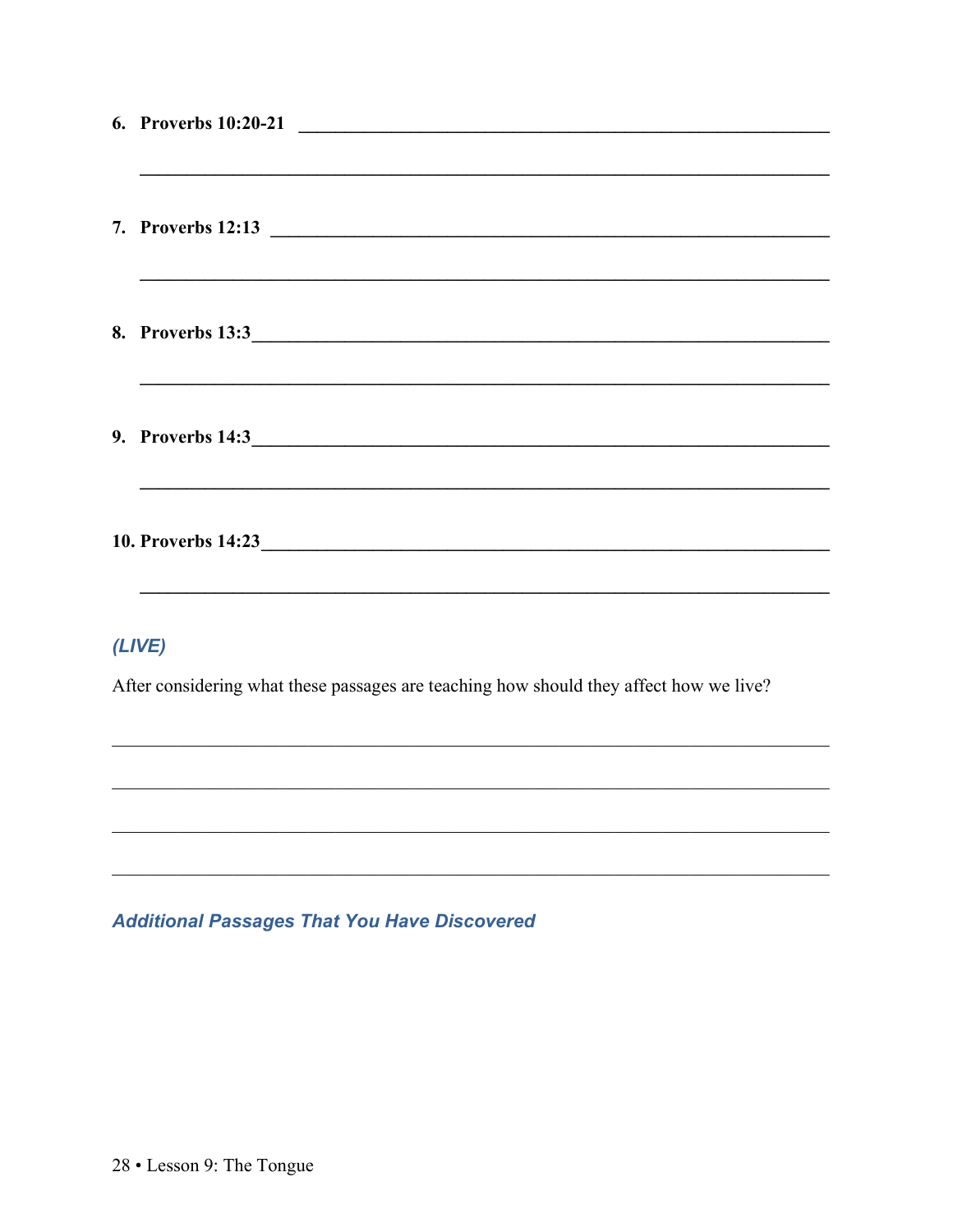### Lesson 10: Gossip

In our last lesson we discussed the power of the tongue. In this lesson we will continue with the thought of being wise with our speech. The book of Proverbs says a lot about gossip. The Bible says a lot about gossip.

What is gossip? How would you define it?

The Proverbs provide a lot about gossip and why we should avoid it. Take some time to read the Proverbs listed below. As you read them identify what you can learn from them.

| 2. Proverbs $11:9$                                                               |
|----------------------------------------------------------------------------------|
|                                                                                  |
|                                                                                  |
|                                                                                  |
| 4. Proverbs 16:27-28                                                             |
| ,我们就会在这里,我们的人们就会在这里,我们的人们就会在这里,我们的人们就会在这里,我们的人们就会在这里,我们的人们就会在这里,我们的人们就会在这里,我们的人们 |
| 5. Proverbs 17:9                                                                 |
|                                                                                  |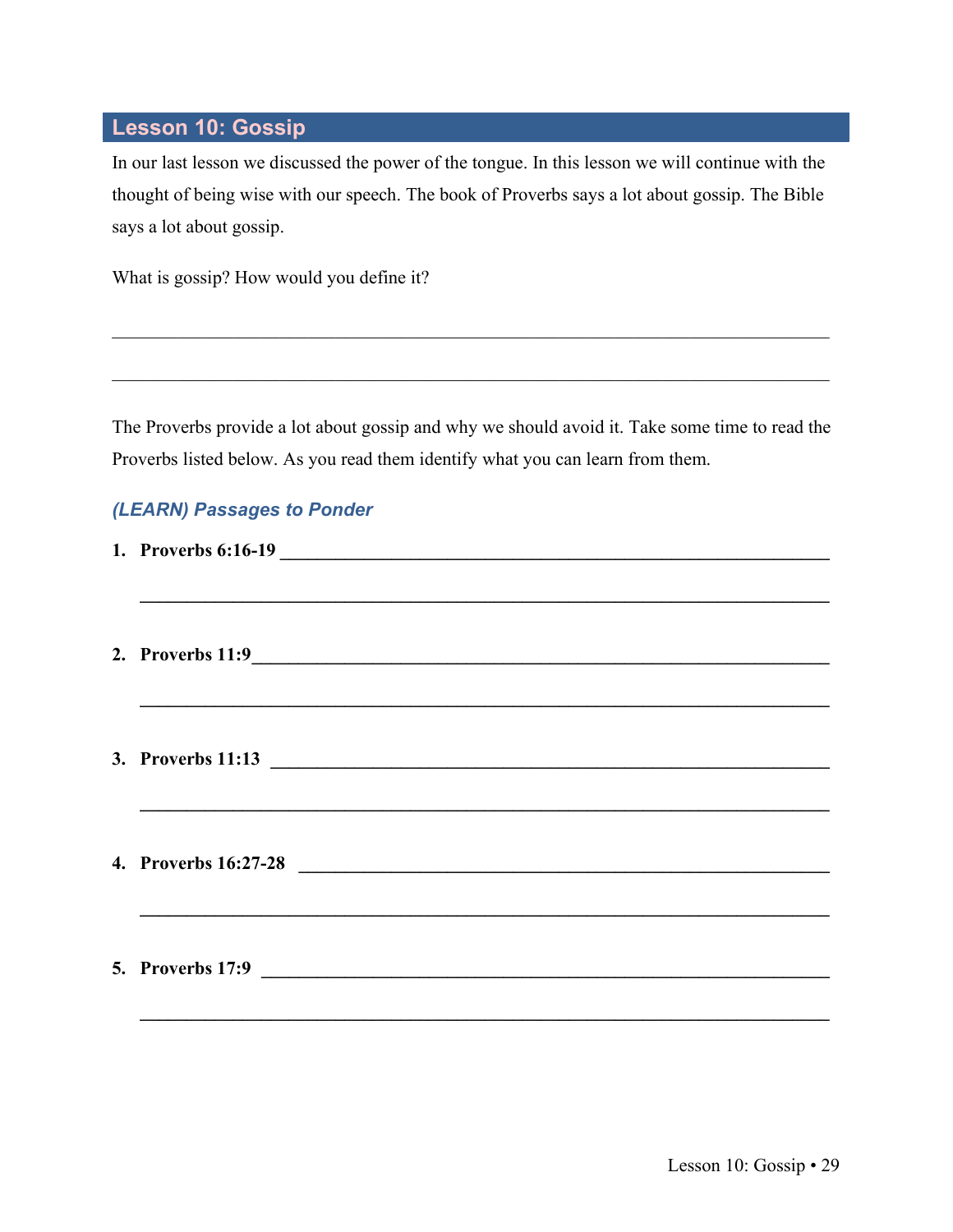| 6. Proverbs 18:8<br>,我们也不会有什么。""我们的人,我们也不会有什么?""我们的人,我们也不会有什么?""我们的人,我们也不会有什么?""我们的人,我们也不会有什么?""我们的人                  |
|-----------------------------------------------------------------------------------------------------------------------|
| <u> 1999 - Johann Harry Harry Harry Harry Harry Harry Harry Harry Harry Harry Harry Harry Harry Harry Harry Harry</u> |
| ,我们也不会有什么。""我们的人,我们也不会有什么?""我们的人,我们也不会有什么?""我们的人,我们也不会有什么?""我们的人,我们也不会有什么?""我们的人                                      |
|                                                                                                                       |
| ,我们也不能在这里的时候,我们也不能在这里的时候,我们也不能会在这里的时候,我们也不能会在这里的时候,我们也不能会在这里的时候,我们也不能会在这里的时候,我们也不                                     |
| (LIVE)<br>After considering what these passages are teaching how should they affect how we live?                      |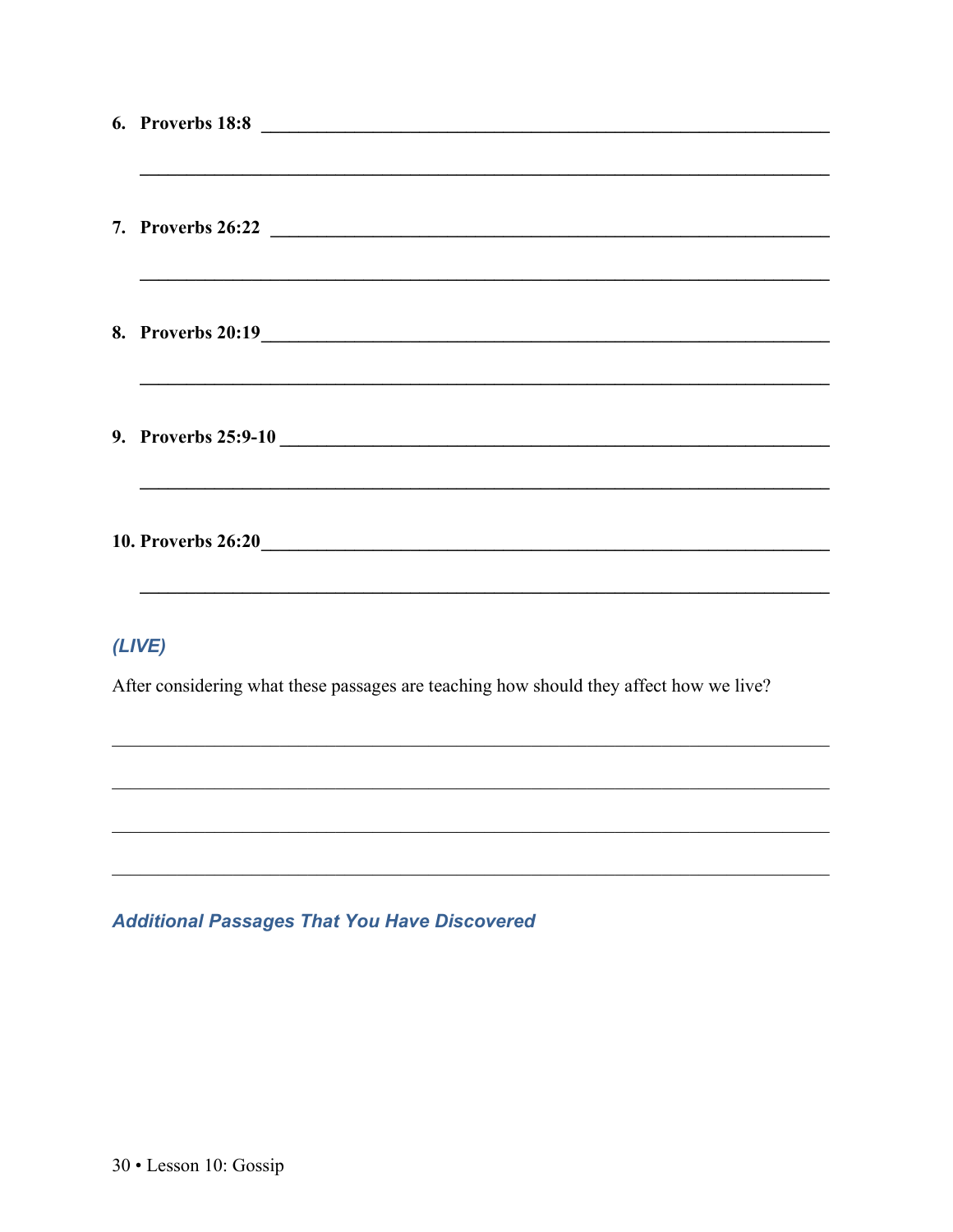# Lesson 11: Making Assumptions

It's a difficult battle to overcome. I'm referring to the battle of making assumptions. Do you struggle with making assumptions about something or someone, only to find out that you were wrong?

Can you name anyone in the scriptures who made some assumptions? Take some time to think about some of the stories in the Old and New Testament. Use the space below to write down your answers.

|                    | 1. $\qquad \qquad$                                                                                                    |
|--------------------|-----------------------------------------------------------------------------------------------------------------------|
|                    | 2. $\qquad \qquad$                                                                                                    |
|                    | $\frac{3}{2}$                                                                                                         |
| $\boldsymbol{4}$ . | <u> El seu al component de la propia de la propia de la propia de la propia de la propia de la propia de la propi</u> |
|                    | $\frac{1}{2}$                                                                                                         |
| 6.                 | <u> 1980 - Johann Barn, mars ar breithinn ar chwaraeth a bhaile ann an t-</u>                                         |

Take some time to read the Proverbs listed below. As you read them identify what you can learn from them.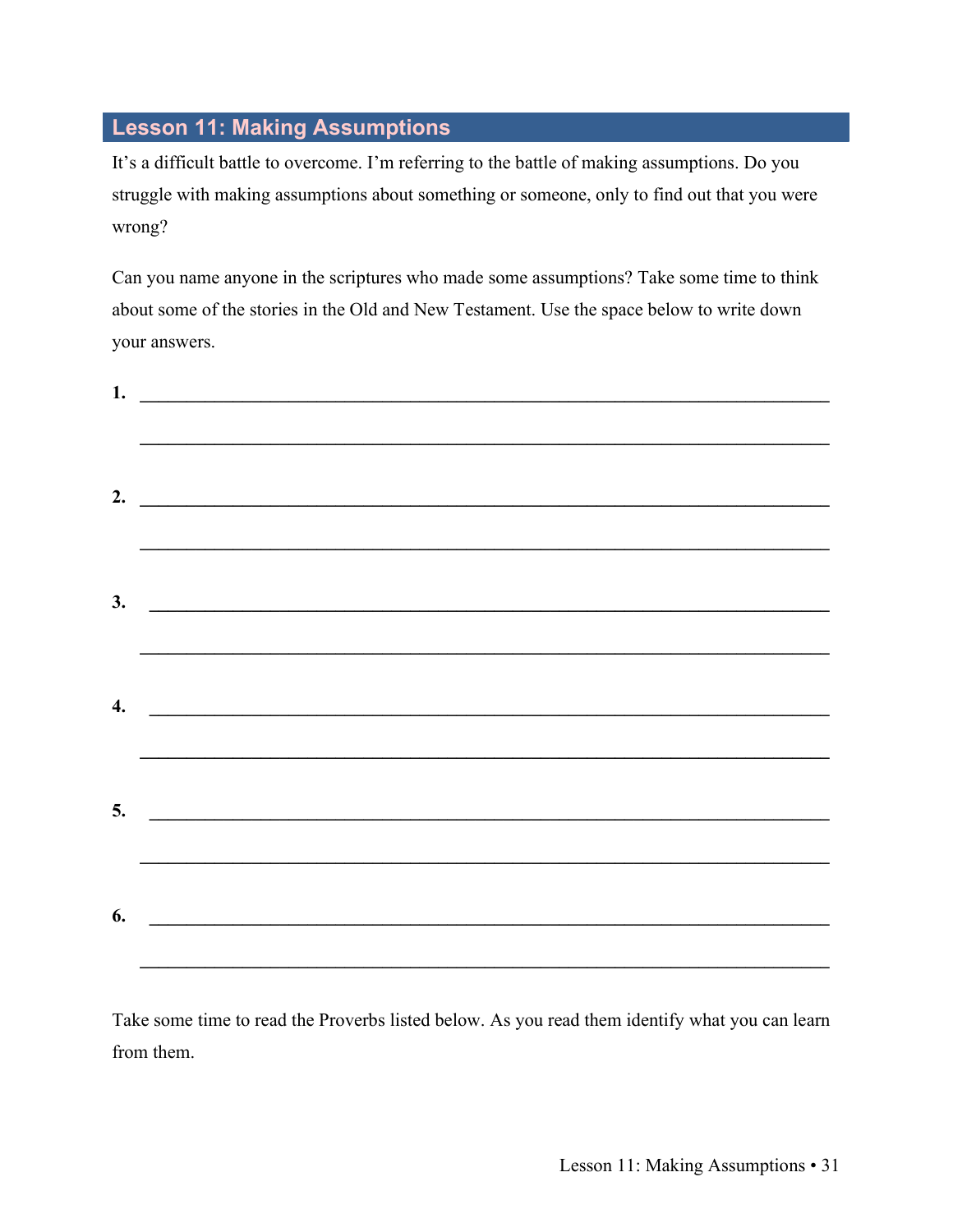### (LEARN) Passages to Ponder

| ,我们也不会有什么。""我们的人,我们也不会有什么?""我们的人,我们也不会有什么?""我们的人,我们也不会有什么?""我们的人,我们也不会有什么?""我们的人 |
|----------------------------------------------------------------------------------|
|                                                                                  |
|                                                                                  |
|                                                                                  |
|                                                                                  |
|                                                                                  |
|                                                                                  |
|                                                                                  |
|                                                                                  |
| 4. Proverbs 3:7-8                                                                |
|                                                                                  |
|                                                                                  |
|                                                                                  |

# $(LIVE)$

After considering what these passages are teaching how should they affect how we live?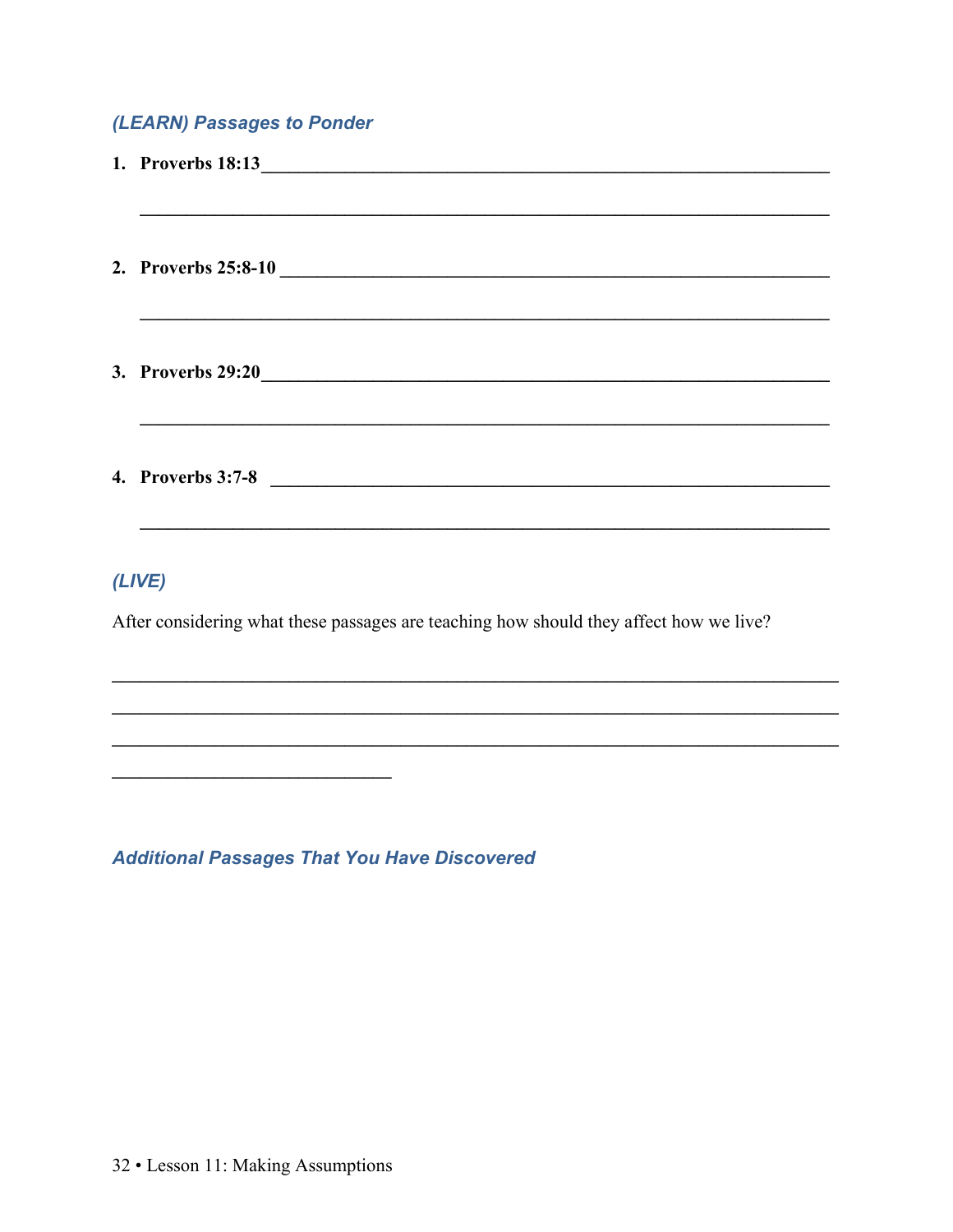# Lesson 12: Self- Control

The fruit of the Spirit according to Galatians 5 is self-control. Self-control is a spiritual quality every Christian should have, 1 Peter 1:6. We will never be the people that God wants us to be without having self-control.

The Proverbs provide a lot about self-control and what we need to know. Take some time to read the Proverbs listed below. As you read them identify what you can learn from them.

| ,我们也不能在这里的时候,我们也不能在这里的时候,我们也不能会在这里的时候,我们也不能会在这里的时候,我们也不能会在这里的时候,我们也不能会在这里的时候,我们也不                                                                                      |
|------------------------------------------------------------------------------------------------------------------------------------------------------------------------|
| 2. Proverbs 15:18<br><u>15:18</u>                                                                                                                                      |
| ,我们也不会有什么。""我们的人,我们也不会有什么?""我们的人,我们也不会有什么?""我们的人,我们也不会有什么?""我们的人,我们也不会有什么?""我们的人                                                                                       |
| ,我们也不能在这里的时候,我们也不能在这里的时候,我们也不能会在这里的时候,我们也不能会在这里的时候,我们也不能会在这里的时候,我们也不能会在这里的时候,我们也不<br>,我们也不能在这里的时候,我们也不能在这里的时候,我们也不能会在这里的时候,我们也不能会在这里的时候,我们也不能会在这里的时候,我们也不能会在这里的时候,我们也不 |
|                                                                                                                                                                        |
|                                                                                                                                                                        |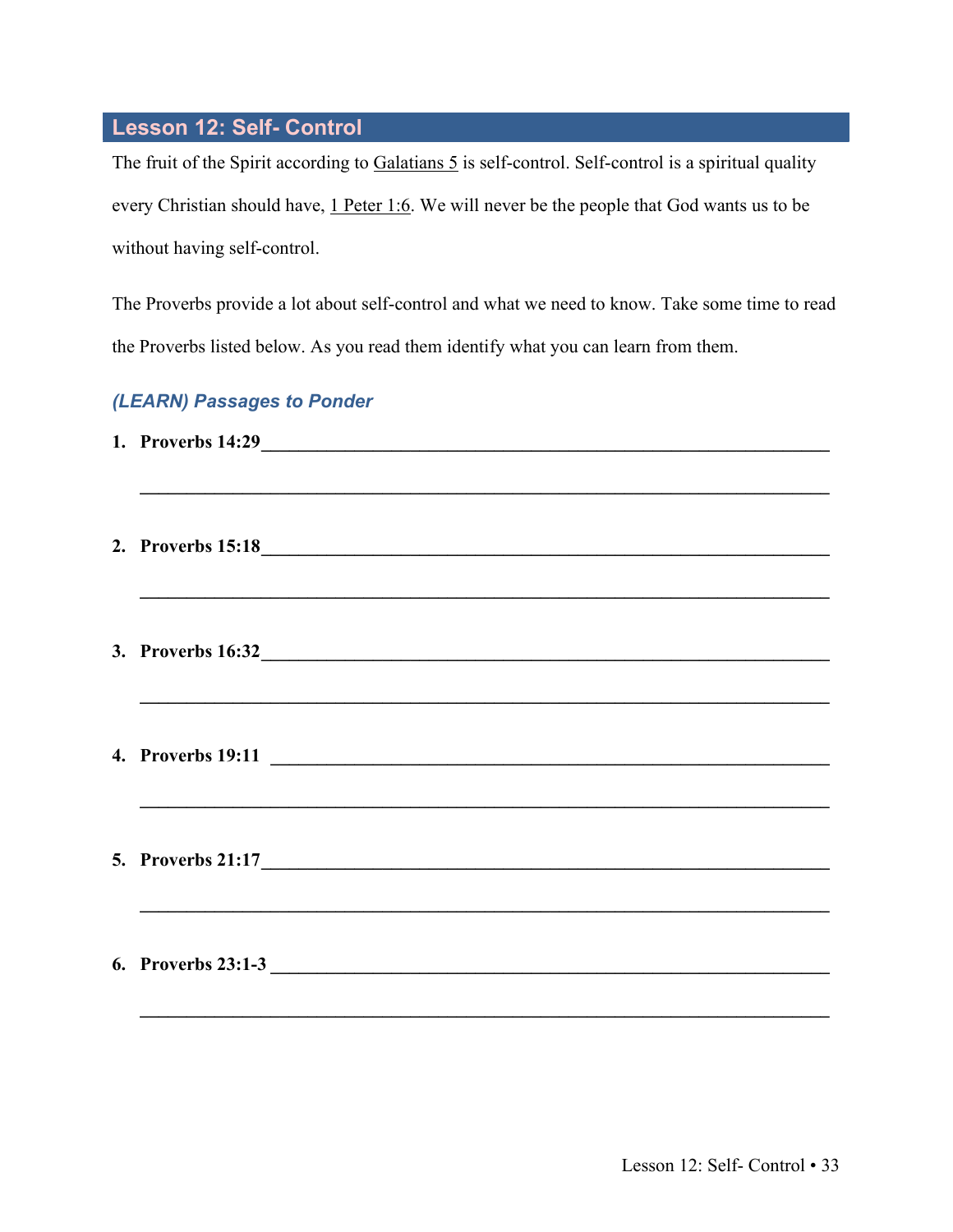| 7. Proverbs 25:15                                                                 |
|-----------------------------------------------------------------------------------|
| ,我们也不能在这里的时候,我们也不能在这里的时候,我们也不能会在这里的时候,我们也不能会在这里的时候,我们也不能会在这里的时候,我们也不能会在这里的时候,我们也不 |
| 8. Proverbs 25:16                                                                 |
|                                                                                   |
|                                                                                   |
|                                                                                   |
|                                                                                   |
|                                                                                   |
|                                                                                   |

After considering what these passages are teaching how should they affect how we live?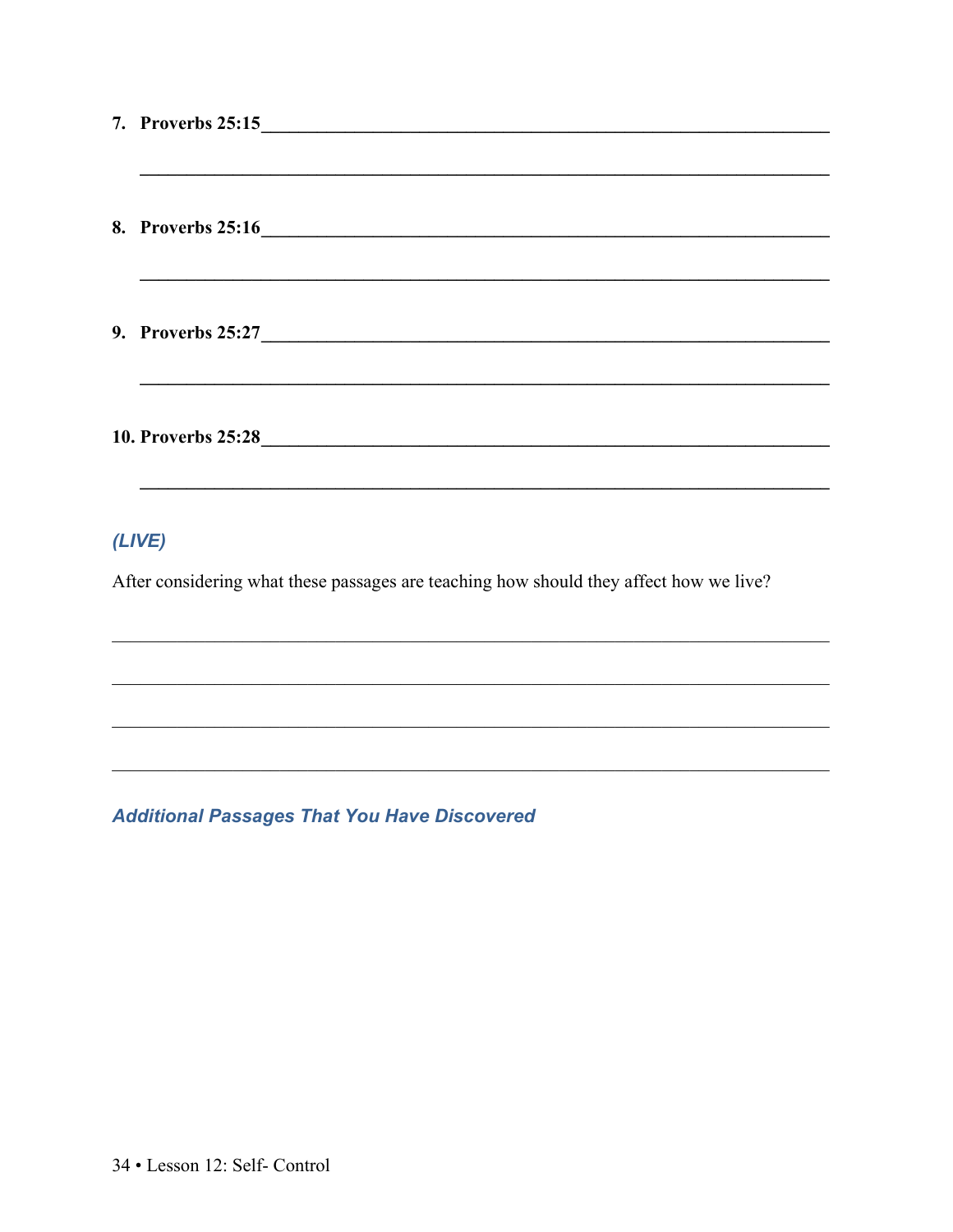### Lesson 13: Alcohol

"To Drink or Not To Drink?" That is the question! It's always an interesting conversation when the topic of drinking is the topic. There are a lot of views out there with respect to how we should view consuming alcohol. Obviously, God's way is always the best way.

This lesson will consider a number of passages from the Proverbs. Take some time to read the Proverbs listed below. As you read them identify what you can learn from them. Imagine that you were going through these passages with a young person. What would you want them to know about consuming alcohol?

| 2. Proverbs 23:20-21                                                                                                 |
|----------------------------------------------------------------------------------------------------------------------|
| <u> 1990 - Jan James James James James James James James James James James James James James James James James J</u> |
| 3. Proverbs 23:29-35                                                                                                 |
|                                                                                                                      |
|                                                                                                                      |
|                                                                                                                      |
|                                                                                                                      |
| ,我们也不能在这里的时候,我们也不能在这里的时候,我们也不能会在这里的时候,我们也不能会在这里的时候,我们也不能会在这里的时候,我们也不能会在这里的时候,我们也                                     |
| 6. Proverbs 9:1-6                                                                                                    |
|                                                                                                                      |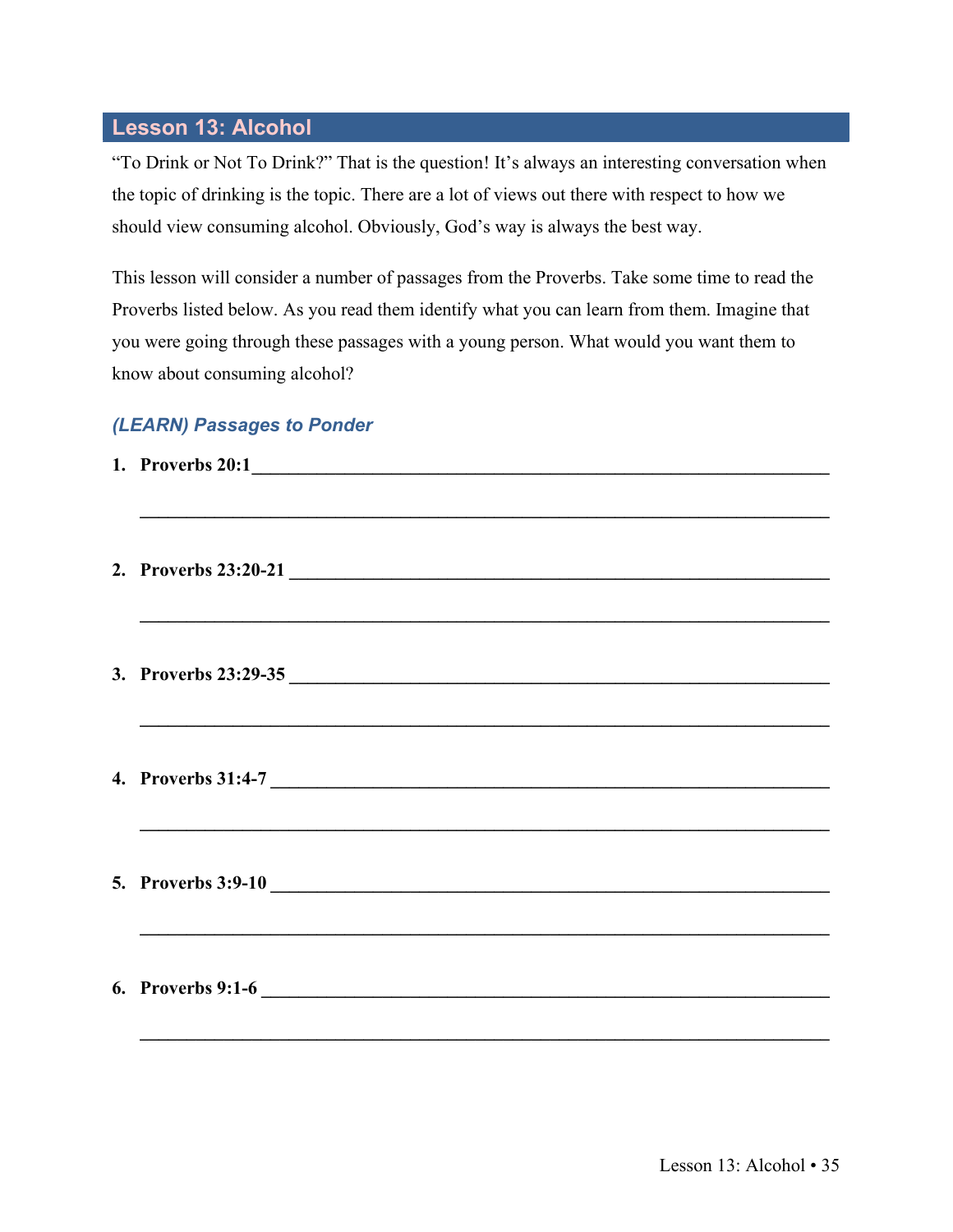After considering what these passages are teaching how should they affect how we live?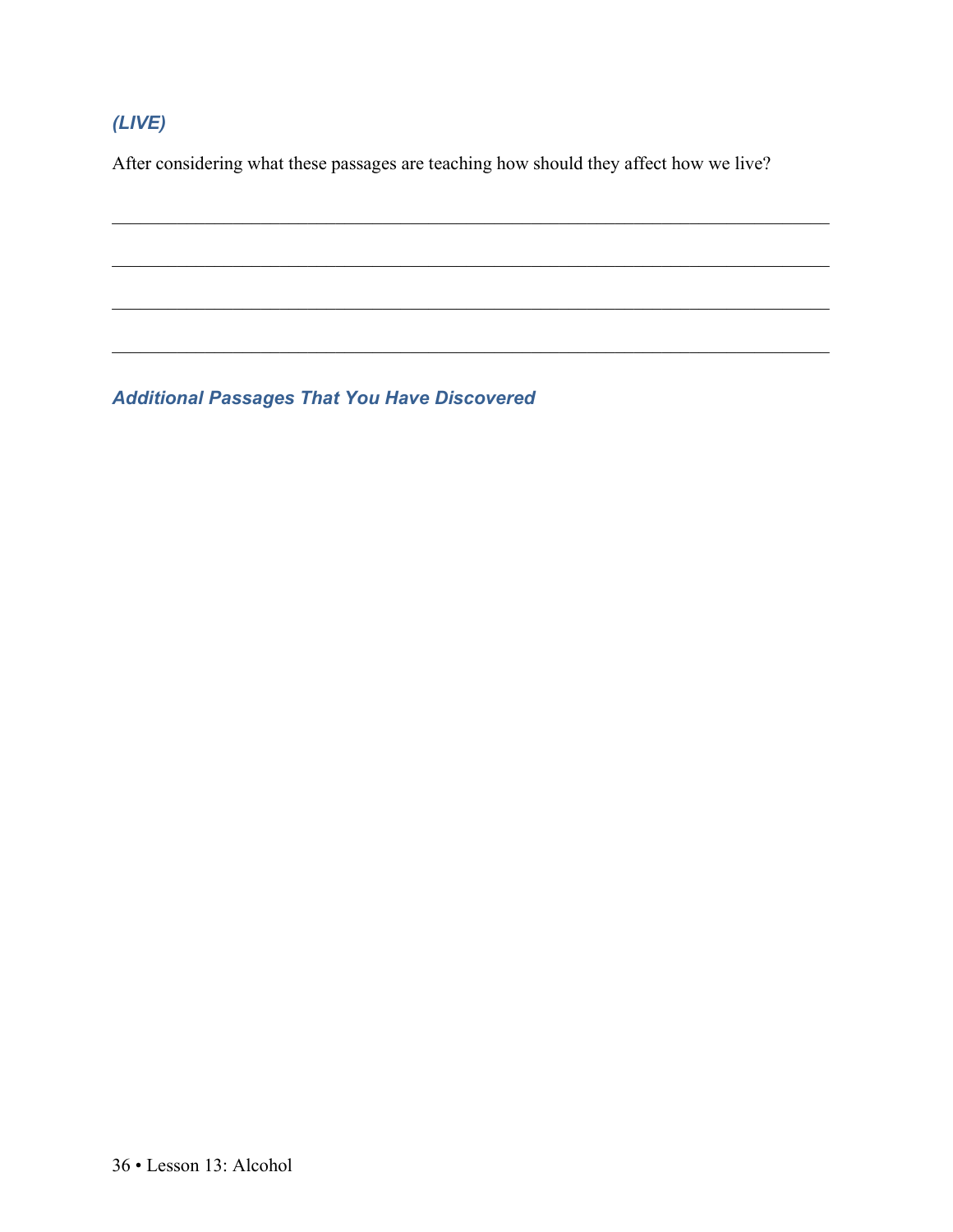### Lesson 14: Pride

It is something that we all struggle with from time to time. I'm referring to pride! It's easy to see that someone else may struggle with pride. Yet, it's sometimes difficult for us to see our own challenges with it.

Jesus said in Mark 7:20, "That which proceeds out of the man, that is what defiles the man. For from within, out of the heart of men, proceed the evil thoughts, fornications, thefts, murders, adulteries, deeds of coveting and wickedness, as well as deceit, sensuality, envy, slander, pride and foolishness. All these evil things proceed from within and defile the man."

The Proverbs say a lot about the problem of pride and why we should avoid it. Take some time to read the Proverbs listed below. As you read them identify what you can learn from them.

| 1. Proverbs 6:16,17                                                                                                  |
|----------------------------------------------------------------------------------------------------------------------|
|                                                                                                                      |
|                                                                                                                      |
| <u> 1999 - Jan James James James James James James James James James James James James James James James James J</u> |
|                                                                                                                      |
|                                                                                                                      |
|                                                                                                                      |
|                                                                                                                      |
|                                                                                                                      |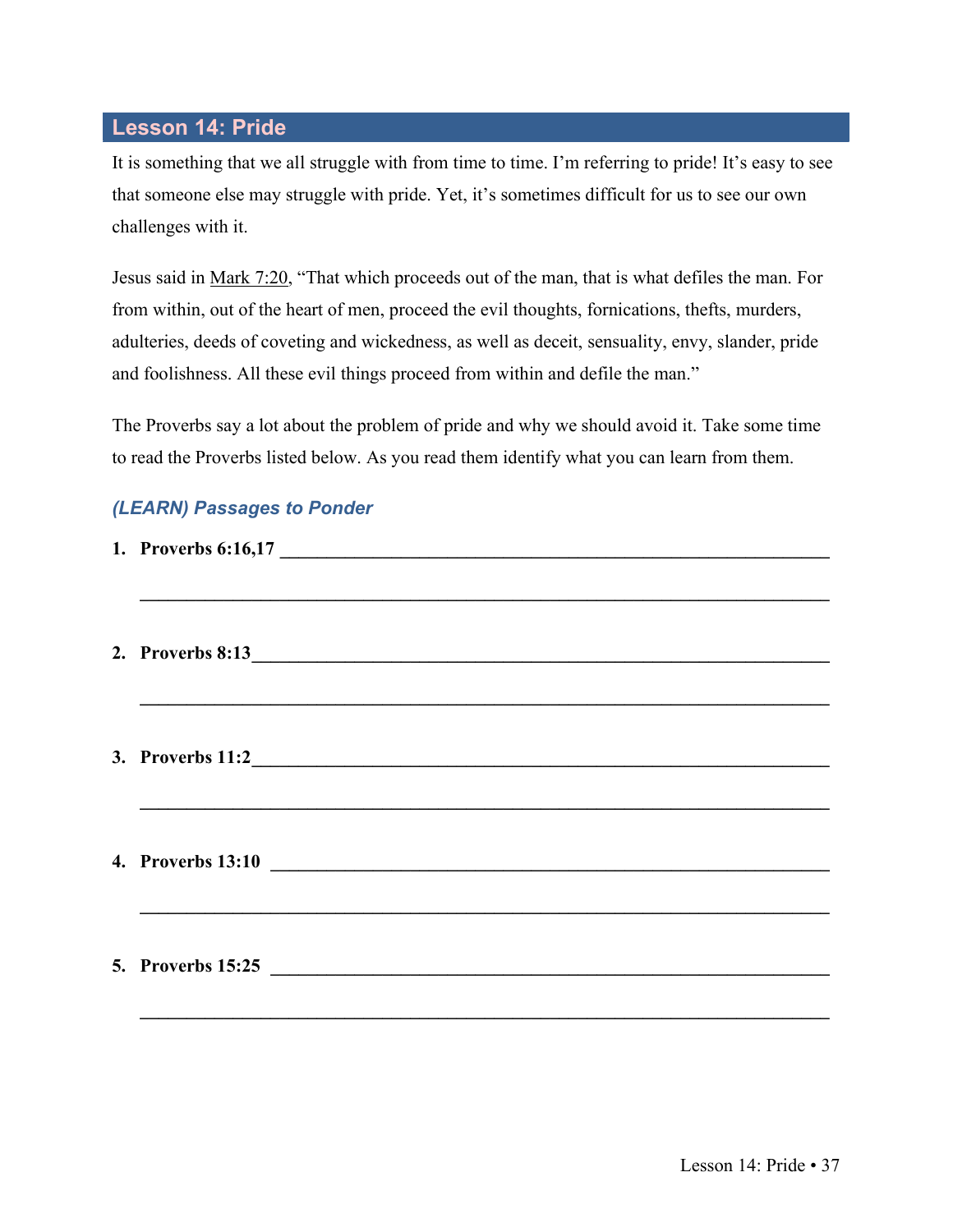| 9. Proverbs 26:12<br><u>19.</u> Proverbs 26:12<br>20. Proverbs 26:12<br>20. Proverbs 26:12<br>,我们也不会有什么。""我们的人,我们也不会有什么?""我们的人,我们也不会有什么?""我们的人,我们也不会有什么?""我们的人,我们也不会有什么?""我们的人 |
|--------------------------------------------------------------------------------------------------------------------------------------------------------------------------------|
|                                                                                                                                                                                |
| (LIVE)<br>After considering what these passages are teaching how should they affect how we live?                                                                               |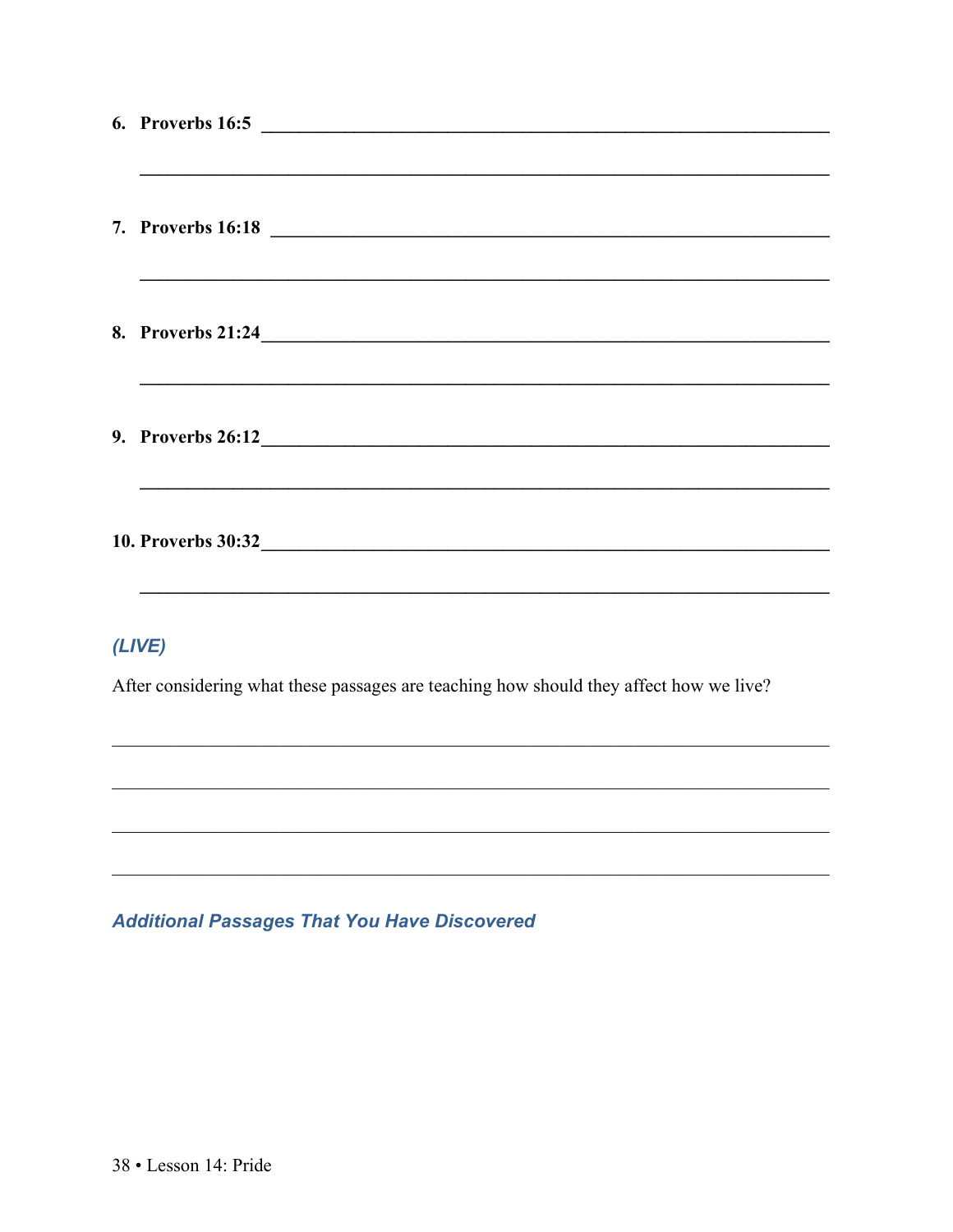## Lesson 15: Government

There's one verse that we would all do well to remember. It's found in 1 Peter 2:17. Peter said, "Honor all people, love the brotherhood, fear God, honor the king." This verse covers all of our relationships. Yet, it is a hard passage to put into action. Particularly when it comes to honoring the king. This verse may be easier depending on whether or not your candidate is in office.

We need to live by this passage. We need to remember that God is in control. We need to also remember what's mentioned about governments in the book of Proverbs. You may be surprised.

Take some time to read the Proverbs listed below. As you read them identify what you can learn from them.

| ,我们也不会有什么。""我们的人,我们也不会有什么?""我们的人,我们也不会有什么?""我们的人,我们也不会有什么?""我们的人,我们也不会有什么?""我们的人                                |
|-----------------------------------------------------------------------------------------------------------------|
| 2. Proverbs 11:10-11                                                                                            |
| <u> 1999 - Jan James James James James James James James James James James James James James James James Ja</u> |
| <u>,这就是我们的人,我们就会不能够做到了,我们的人,我们就会不能够做到了。"</u> "我们的人,我们的人,我们的人,我们的人,我们的人,我们的人,我们的人,我们                             |
|                                                                                                                 |
| ,我们就会在这里,我们的人们就会在这里,我们的人们就会在这里,我们的人们就会在这里,我们的人们就会在这里,我们的人们就会在这里,我们的人们就会在这里,我们的人们                                |
|                                                                                                                 |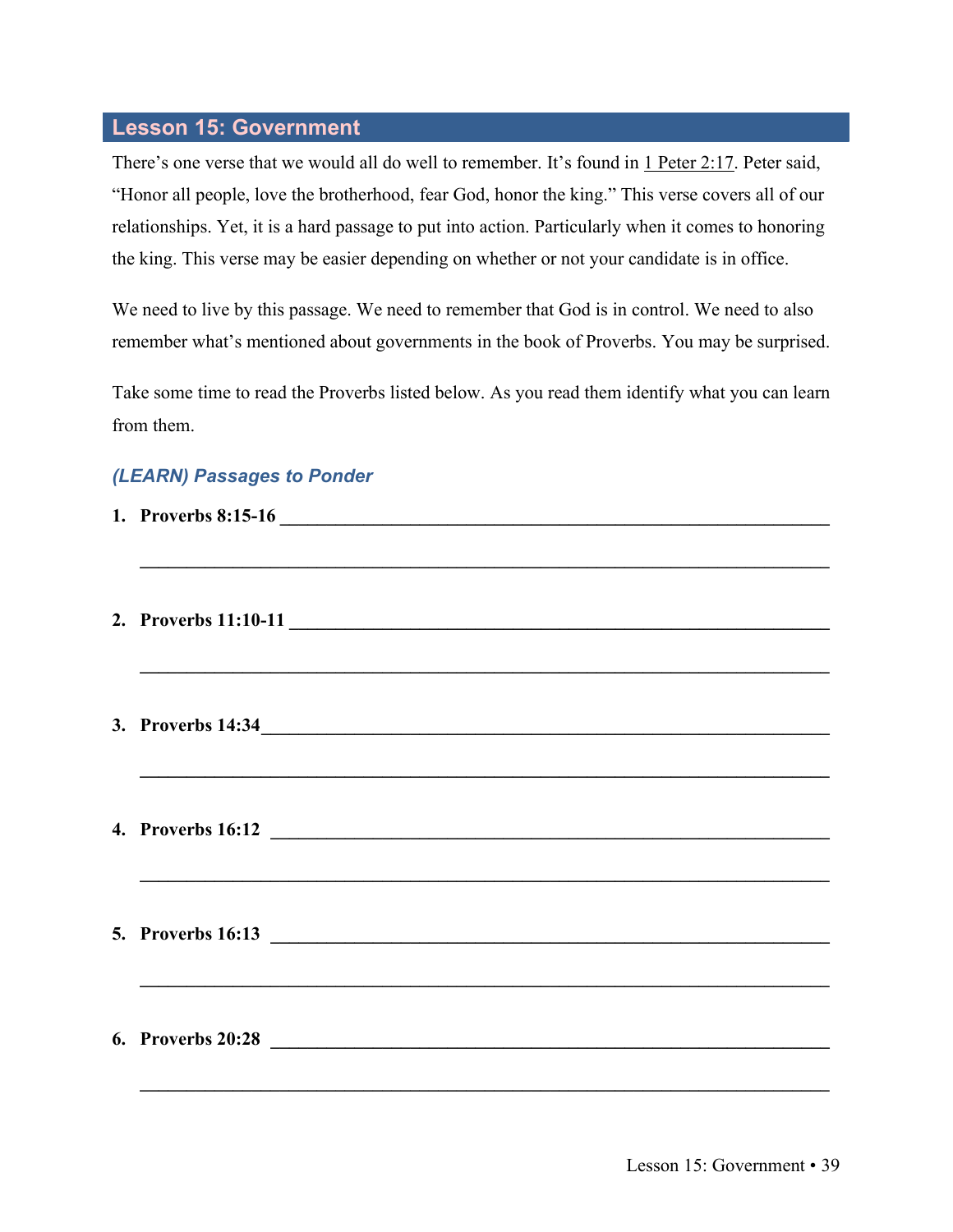| 7. Proverbs 28:2                                                                 |
|----------------------------------------------------------------------------------|
| ,我们也不会有什么。""我们的人,我们也不会有什么?""我们的人,我们也不会有什么?""我们的人,我们也不会有什么?""我们的人,我们也不会有什么?""我们的人 |
| 8. Proverbs 28:16                                                                |
|                                                                                  |
| 9. Proverbs 29:2                                                                 |
|                                                                                  |
|                                                                                  |
|                                                                                  |
|                                                                                  |

After considering what these passages are teaching how should they affect how we live?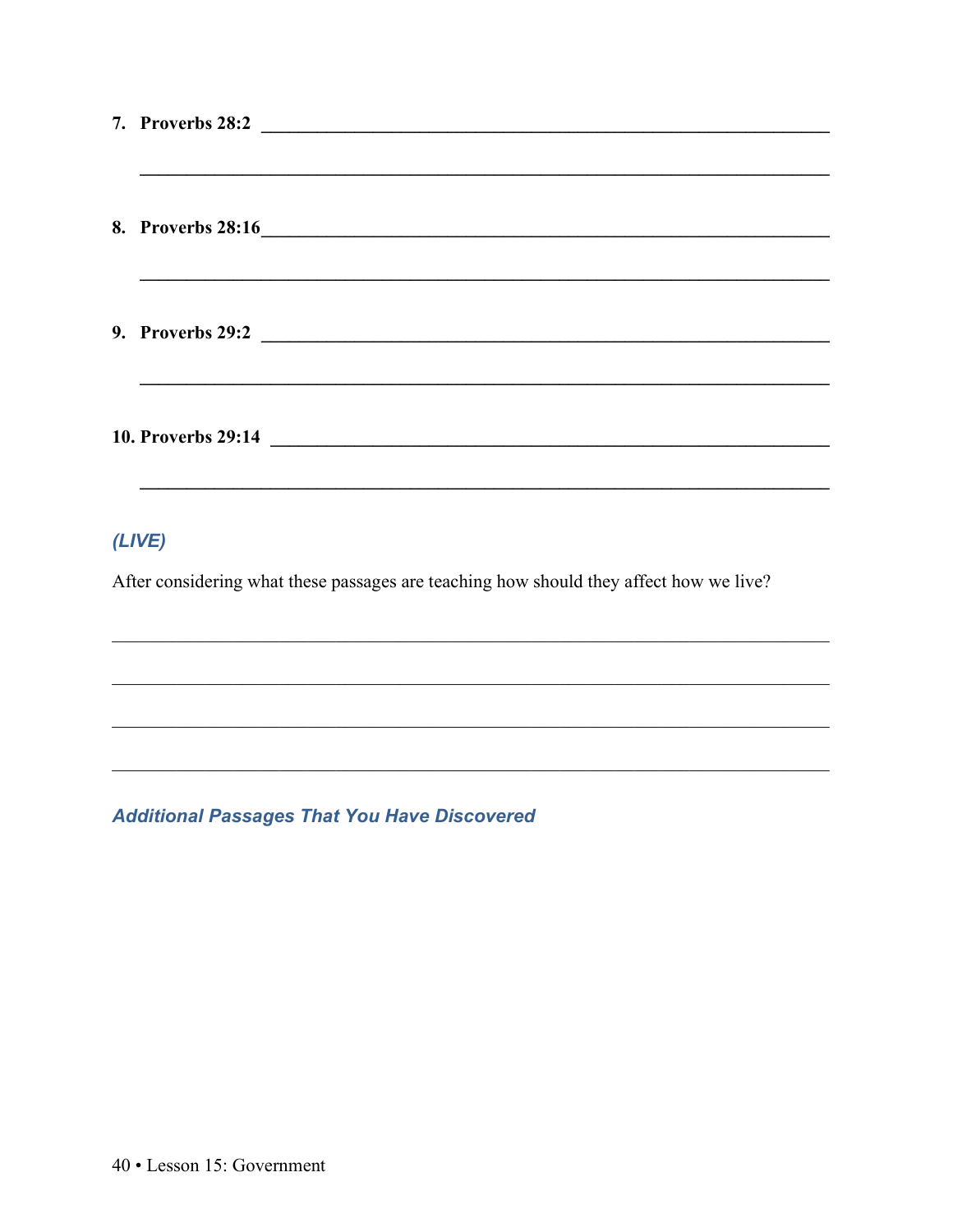# **Lesson 16: Three and Four Things**

There's an interesting section in the book of Proverbs found in chapter 30. There's a phrase that is repeated numerous times. It goes like this: "There are three things...Four..."

There's a series of interesting statements found in Proverbs 30:15-33. In this lesson we want to address these riddles, to see what we can learn from them. Take some time to read the Proverbs listed below.

#### (LEARN) Passages to Ponder

1. Proverbs 30:15-17

3. Proverbs 30:21-23

4. Proverbs 30:24-28

5. Proverbs 30:29-33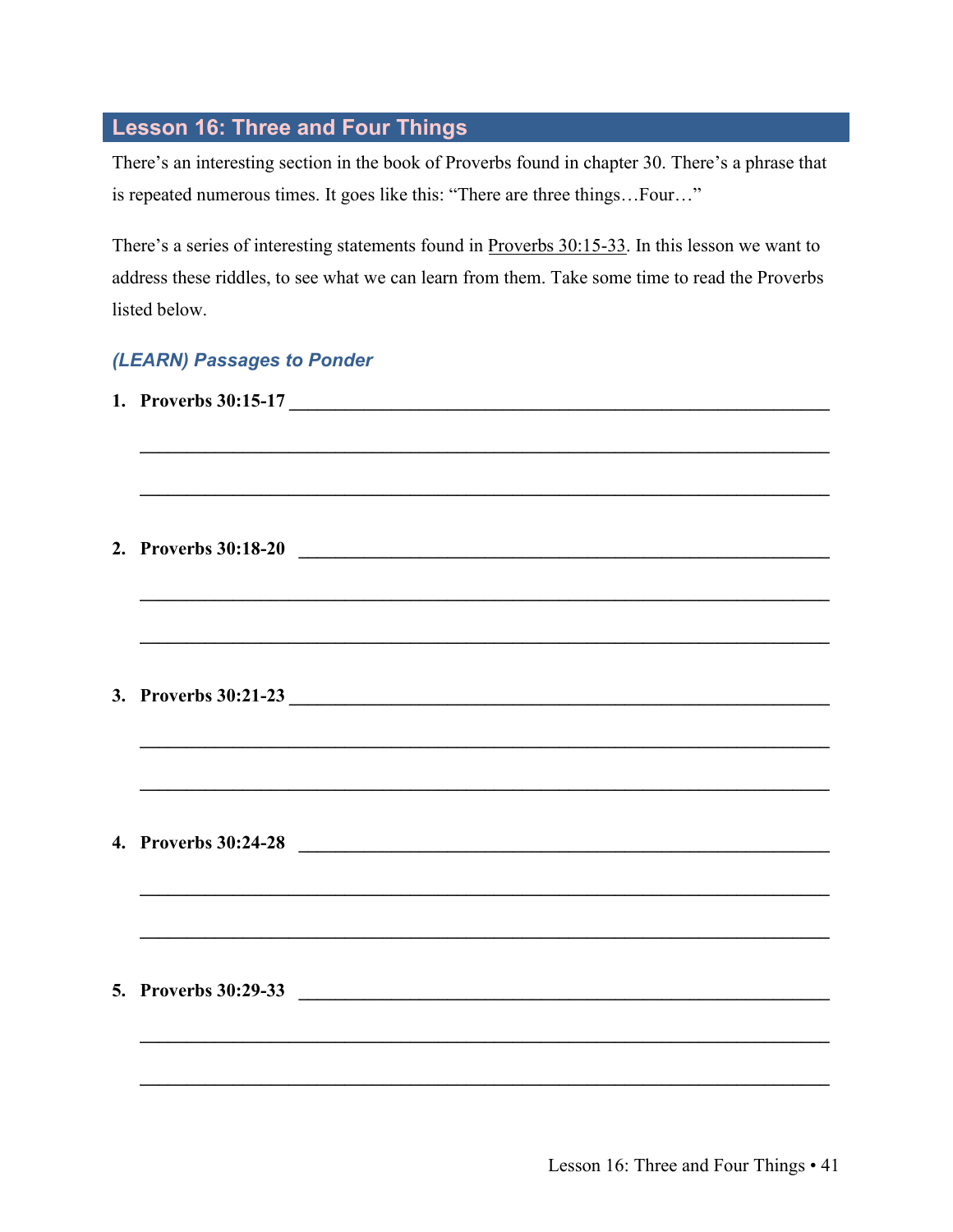After considering what these passages are teaching how should they affect how we live?

 $\mathcal{L}_\mathcal{L} = \mathcal{L}_\mathcal{L} = \mathcal{L}_\mathcal{L} = \mathcal{L}_\mathcal{L} = \mathcal{L}_\mathcal{L} = \mathcal{L}_\mathcal{L} = \mathcal{L}_\mathcal{L} = \mathcal{L}_\mathcal{L} = \mathcal{L}_\mathcal{L} = \mathcal{L}_\mathcal{L} = \mathcal{L}_\mathcal{L} = \mathcal{L}_\mathcal{L} = \mathcal{L}_\mathcal{L} = \mathcal{L}_\mathcal{L} = \mathcal{L}_\mathcal{L} = \mathcal{L}_\mathcal{L} = \mathcal{L}_\mathcal{L}$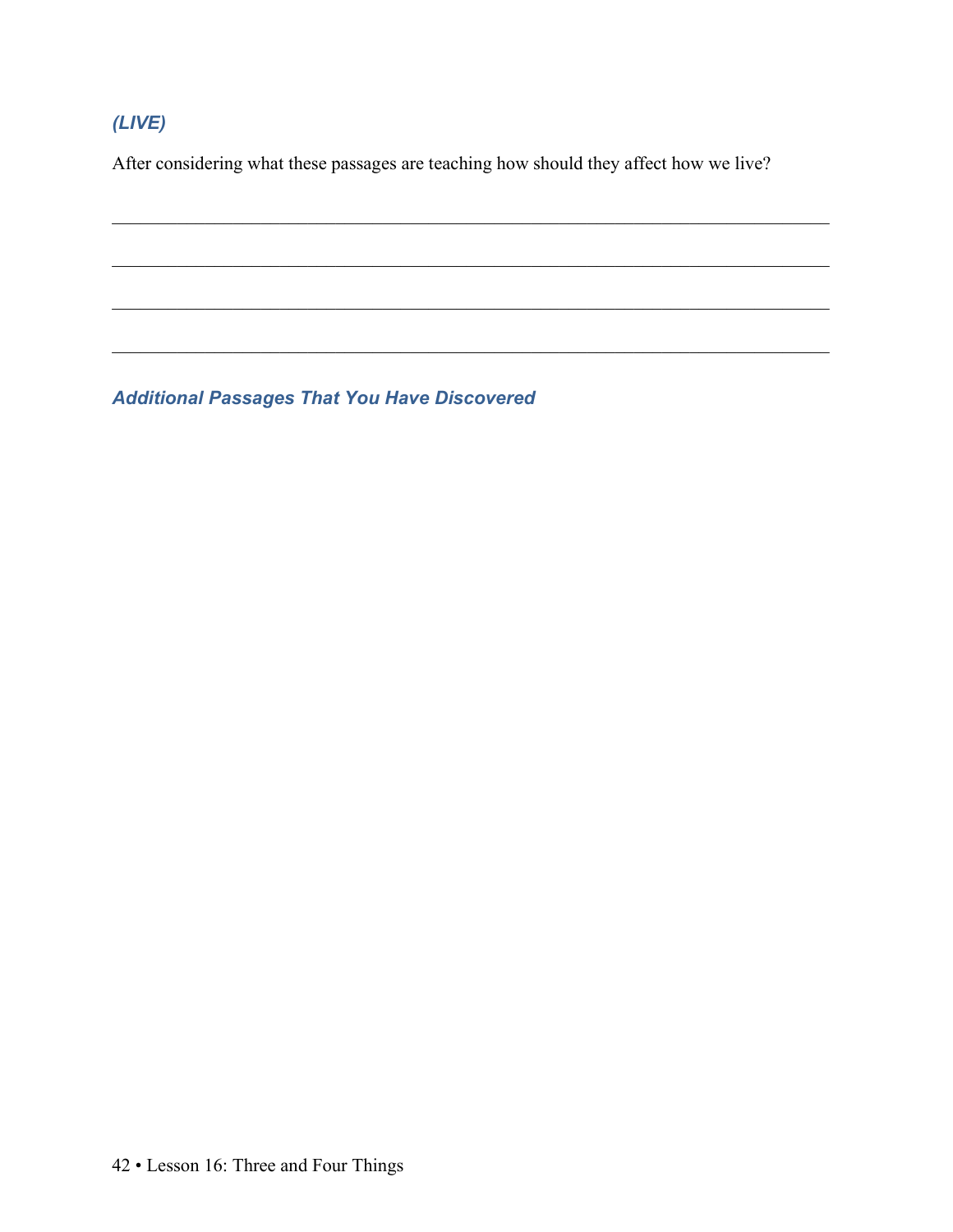# Lesson 17: The Proverbs 31 Woman

It's a chapter that many women are familiar with in the Bible. I'm referring to Proverbs 31! What makes this chapter so unique? Why are so many women drawn to it?

In this lesson, I would like us to examine **Proverbs 31:10-31**. While much is said about men in the book of Proverbs, the same can be said about women! Women should be familiar with the traits of the woman described in this chapter. Men should also be reading this chapter as they look for a wife.

The format of this lesson will be different. Here's what I want you to do. I have already given you the text that we will consider. Now, I want you to break it up.

| 2. Proverbs 31:13-15                                                              |
|-----------------------------------------------------------------------------------|
|                                                                                   |
| 3. Proverbs $31:16-18$                                                            |
|                                                                                   |
|                                                                                   |
| <u> 1989 - Andrea Stadt Brandenburg, Amerikaansk politiker († 1908)</u>           |
| 5. Proverbs 31:22-24                                                              |
| ,我们也不能在这里的时候,我们也不能在这里的时候,我们也不能会在这里的时候,我们也不能会在这里的时候,我们也不能会在这里的时候,我们也不能会在这里的时候,我们也不 |
| 6. Proverbs $31:25-27$                                                            |
|                                                                                   |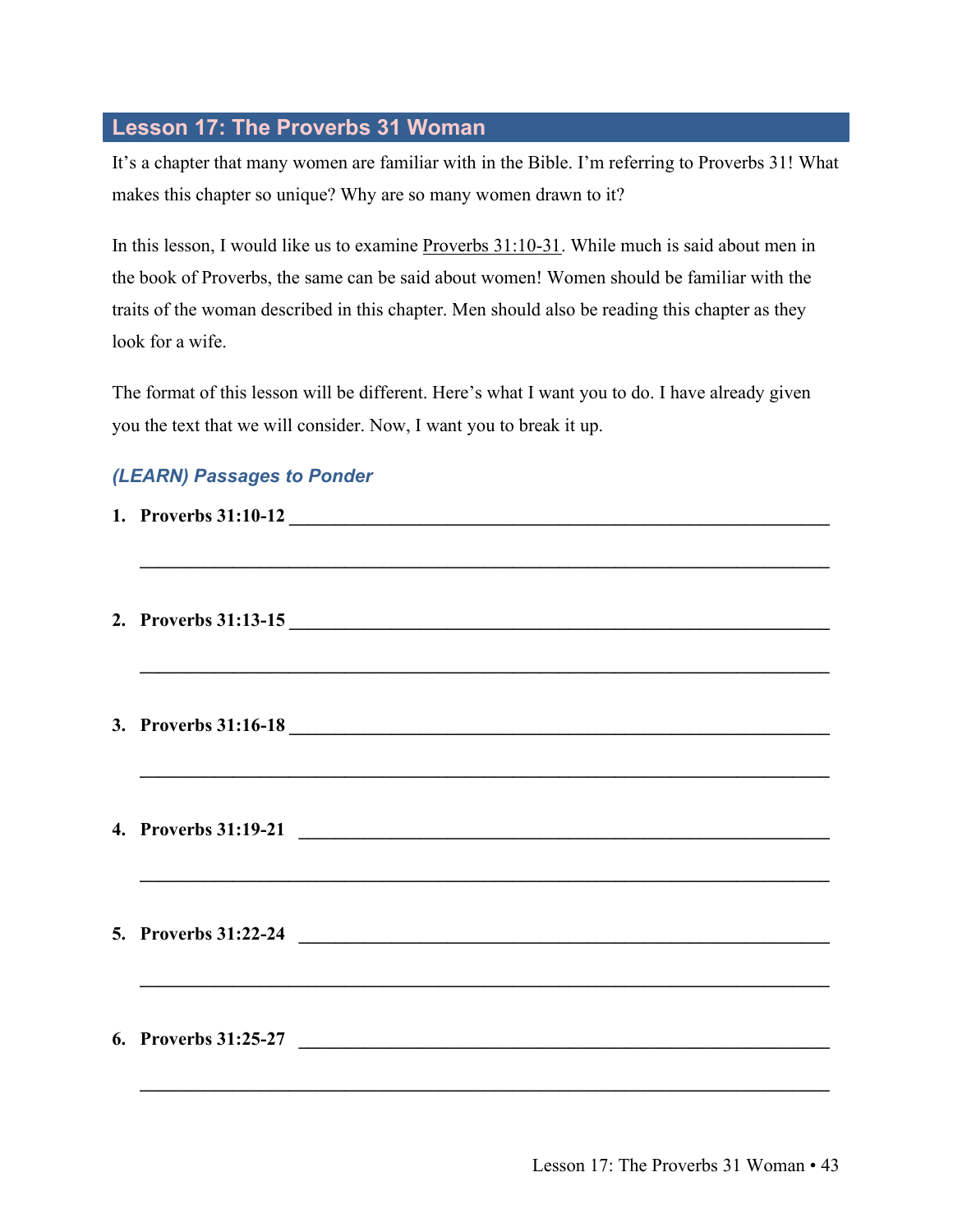7. Proverbs 31:28-31

# $(LIVE)$

After considering what these passages are teaching how should they affect how we live?

<u> 1989 - Johann John Stone, markin amerikan bestema dalam penyanyi dan bestema dalam pengaran bestema dalam pe</u>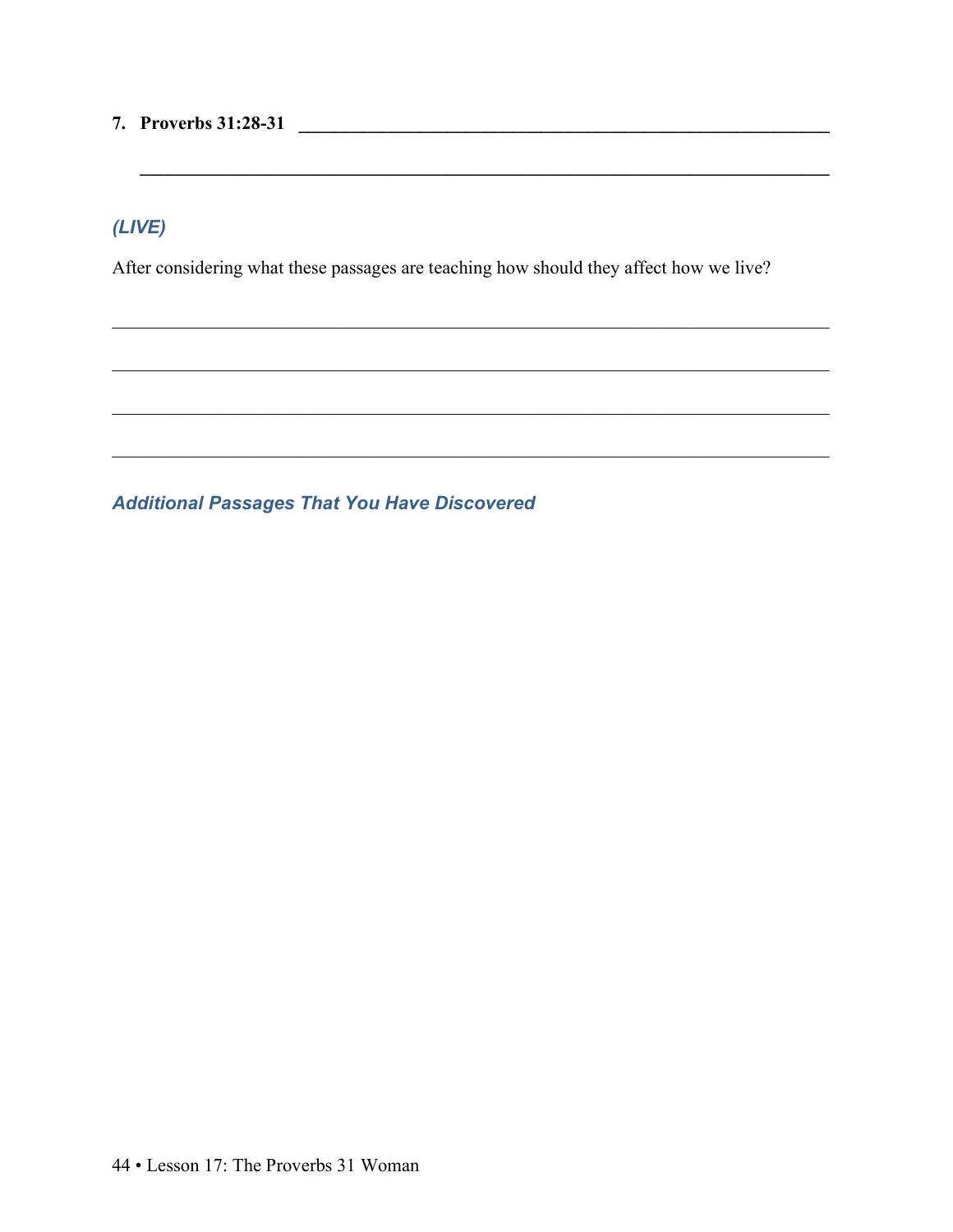### Lesson 18: Be Diligent

In 2 Peter 1:5, the apostle Peter said, "Now for this very reason also, applying all diligence, in your faith supply moral excellence, and in your moral excellence, knowledge…"

Diligence means "constant, earnest effort to accomplish what is undertaken; persistent exertion of body or mind." As Christians, we are to be diligent. The Proverbs speak a lot about this idea of being diligent.

What other New Testament passages come to mind that talk about the idea of being diligent? List a few below.

Take some time to read the Proverbs listed below. As you read them identify what you can learn from them.

 $\mathcal{L}_\text{max}$  and  $\mathcal{L}_\text{max}$  and  $\mathcal{L}_\text{max}$  and  $\mathcal{L}_\text{max}$  and  $\mathcal{L}_\text{max}$  and  $\mathcal{L}_\text{max}$ 

 $\mathcal{L}_\text{max} = \mathcal{L}_\text{max} = \mathcal{L}_\text{max} = \mathcal{L}_\text{max} = \mathcal{L}_\text{max} = \mathcal{L}_\text{max} = \mathcal{L}_\text{max} = \mathcal{L}_\text{max} = \mathcal{L}_\text{max} = \mathcal{L}_\text{max} = \mathcal{L}_\text{max} = \mathcal{L}_\text{max} = \mathcal{L}_\text{max} = \mathcal{L}_\text{max} = \mathcal{L}_\text{max} = \mathcal{L}_\text{max} = \mathcal{L}_\text{max} = \mathcal{L}_\text{max} = \mathcal{$ 

 $\mathcal{L}_\text{max} = \mathcal{L}_\text{max} = \mathcal{L}_\text{max} = \mathcal{L}_\text{max} = \mathcal{L}_\text{max} = \mathcal{L}_\text{max} = \mathcal{L}_\text{max} = \mathcal{L}_\text{max} = \mathcal{L}_\text{max} = \mathcal{L}_\text{max} = \mathcal{L}_\text{max} = \mathcal{L}_\text{max} = \mathcal{L}_\text{max} = \mathcal{L}_\text{max} = \mathcal{L}_\text{max} = \mathcal{L}_\text{max} = \mathcal{L}_\text{max} = \mathcal{L}_\text{max} = \mathcal{$ 

 $\mathcal{L}_\text{max}$  and  $\mathcal{L}_\text{max}$  and  $\mathcal{L}_\text{max}$  and  $\mathcal{L}_\text{max}$  and  $\mathcal{L}_\text{max}$  and  $\mathcal{L}_\text{max}$ 

 $\mathcal{L}_\mathcal{L} = \mathcal{L}_\mathcal{L} = \mathcal{L}_\mathcal{L} = \mathcal{L}_\mathcal{L} = \mathcal{L}_\mathcal{L} = \mathcal{L}_\mathcal{L} = \mathcal{L}_\mathcal{L} = \mathcal{L}_\mathcal{L} = \mathcal{L}_\mathcal{L} = \mathcal{L}_\mathcal{L} = \mathcal{L}_\mathcal{L} = \mathcal{L}_\mathcal{L} = \mathcal{L}_\mathcal{L} = \mathcal{L}_\mathcal{L} = \mathcal{L}_\mathcal{L} = \mathcal{L}_\mathcal{L} = \mathcal{L}_\mathcal{L}$ 

#### (LEARN) Passages to Ponder

- 1. Proverbs 4:23
- 2. Proverbs 10:4-5
- 3. Proverbs 12:24 \_\_\_\_\_\_\_\_\_\_\_\_\_\_\_\_\_\_\_\_\_\_\_\_\_\_\_\_\_\_\_\_\_\_\_\_\_\_\_\_\_\_\_\_\_\_\_\_\_\_\_\_\_\_\_\_\_\_\_\_\_

4. Proverbs 12:27 \_\_\_\_\_\_\_\_\_\_\_\_\_\_\_\_\_\_\_\_\_\_\_\_\_\_\_\_\_\_\_\_\_\_\_\_\_\_\_\_\_\_\_\_\_\_\_\_\_\_\_\_\_\_\_\_\_\_\_\_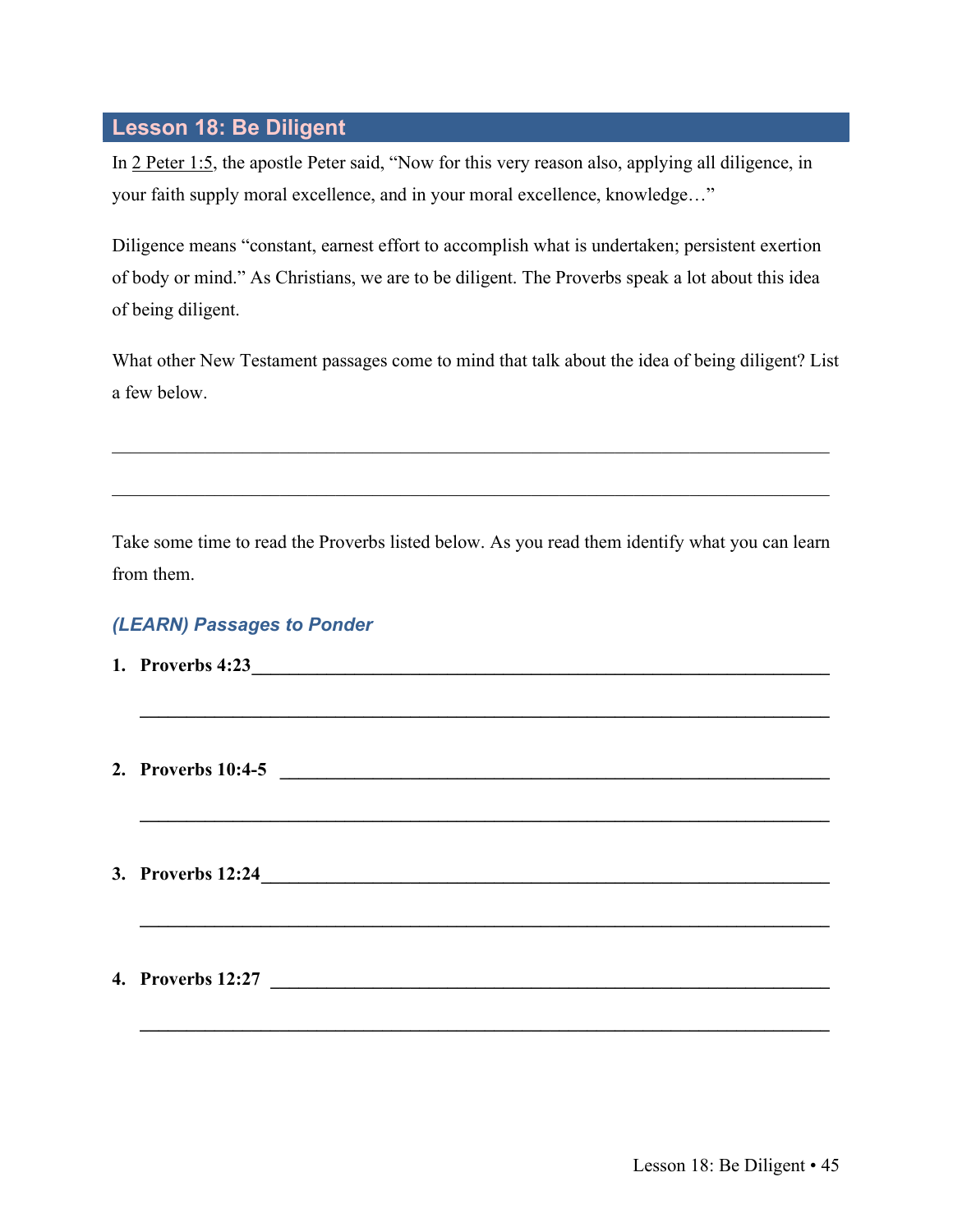| 5. Proverbs 13:4<br>$\label{eq:2.1} \begin{split} \frac{1}{\sqrt{2\pi}}\frac{1}{\sqrt{2\pi}}\frac{1}{\sqrt{2\pi}}\frac{1}{\sqrt{2\pi}}\frac{1}{\sqrt{2\pi}}\frac{1}{\sqrt{2\pi}}\frac{1}{\sqrt{2\pi}}\frac{1}{\sqrt{2\pi}}\frac{1}{\sqrt{2\pi}}\frac{1}{\sqrt{2\pi}}\frac{1}{\sqrt{2\pi}}\frac{1}{\sqrt{2\pi}}\frac{1}{\sqrt{2\pi}}\frac{1}{\sqrt{2\pi}}\frac{1}{\sqrt{2\pi}}\frac{1}{\sqrt{2\pi}}\frac{1}{\sqrt{2\pi}}\frac$ |
|-------------------------------------------------------------------------------------------------------------------------------------------------------------------------------------------------------------------------------------------------------------------------------------------------------------------------------------------------------------------------------------------------------------------------------|
|                                                                                                                                                                                                                                                                                                                                                                                                                               |
| 6. Proverbs 21:5                                                                                                                                                                                                                                                                                                                                                                                                              |
|                                                                                                                                                                                                                                                                                                                                                                                                                               |
| 7. Proverbs 22:29                                                                                                                                                                                                                                                                                                                                                                                                             |
|                                                                                                                                                                                                                                                                                                                                                                                                                               |
| 8. Proverbs 27:23,27                                                                                                                                                                                                                                                                                                                                                                                                          |
|                                                                                                                                                                                                                                                                                                                                                                                                                               |

After considering what these passages are teaching how should they affect how we live?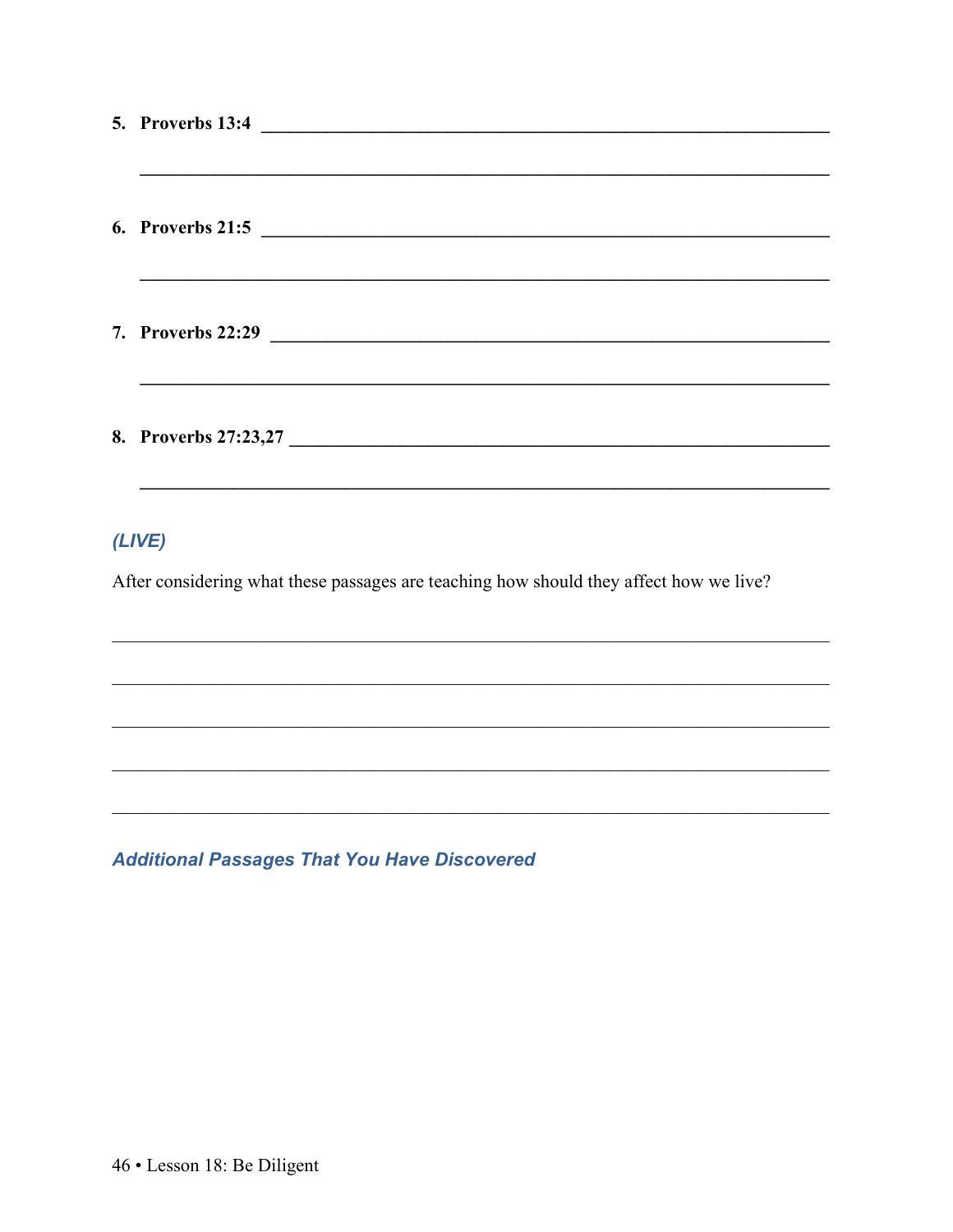## Lesson 19: Do We Hate What God Hates?

Proverbs 6:16-19 says, "There are six things which the LORD hates, Yes, seven which are an abomination to Him: Haughty eyes, a lying tongue, and hands that shed innocent blood, a heart that devises wicked plans, feet that run rapidly to evil, a false witness who utters lies, and one who spreads strife among brothers."

There are some things that God hates. Therefore, there are some things that we should hate! But do we really hate the things that we should? Do we love the very things that God hates?

The Proverbs say a lot about "hating" certain things. The word "hate" is a powerful word. It means to dislike intensely or passionately. Take some time to read the Proverbs listed below. As you read them identify what you can learn from them.

| 1. Proverbs 8:13                                                                                                      |
|-----------------------------------------------------------------------------------------------------------------------|
|                                                                                                                       |
| 2. Proverbs 10:12<br><u>10:12</u>                                                                                     |
| <u> 1980 - Andrea Andrea Andrea Andrea Andrea Andrea Andrea Andrea Andrea Andrea Andrea Andrea Andrea Andrea Andr</u> |
| 3. Proverbs 10:18                                                                                                     |
|                                                                                                                       |
|                                                                                                                       |
|                                                                                                                       |
| 5. Proverbs $12:1$ $\qquad \qquad$                                                                                    |
|                                                                                                                       |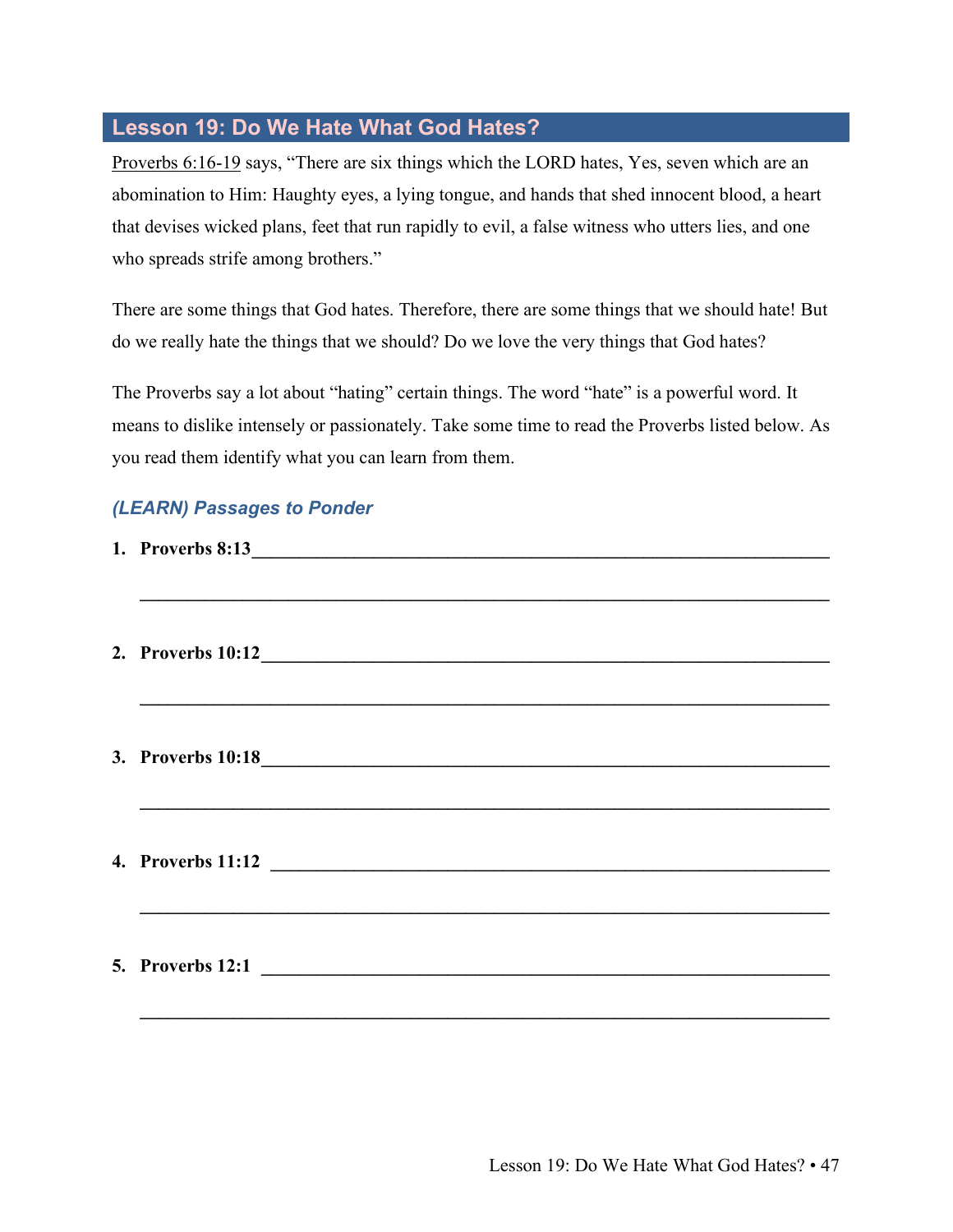| 6. Proverbs 13:5  |
|-------------------|
|                   |
|                   |
|                   |
| 9. Proverbs 26:28 |
|                   |
|                   |

After considering what these passages are teaching how should they affect how we live?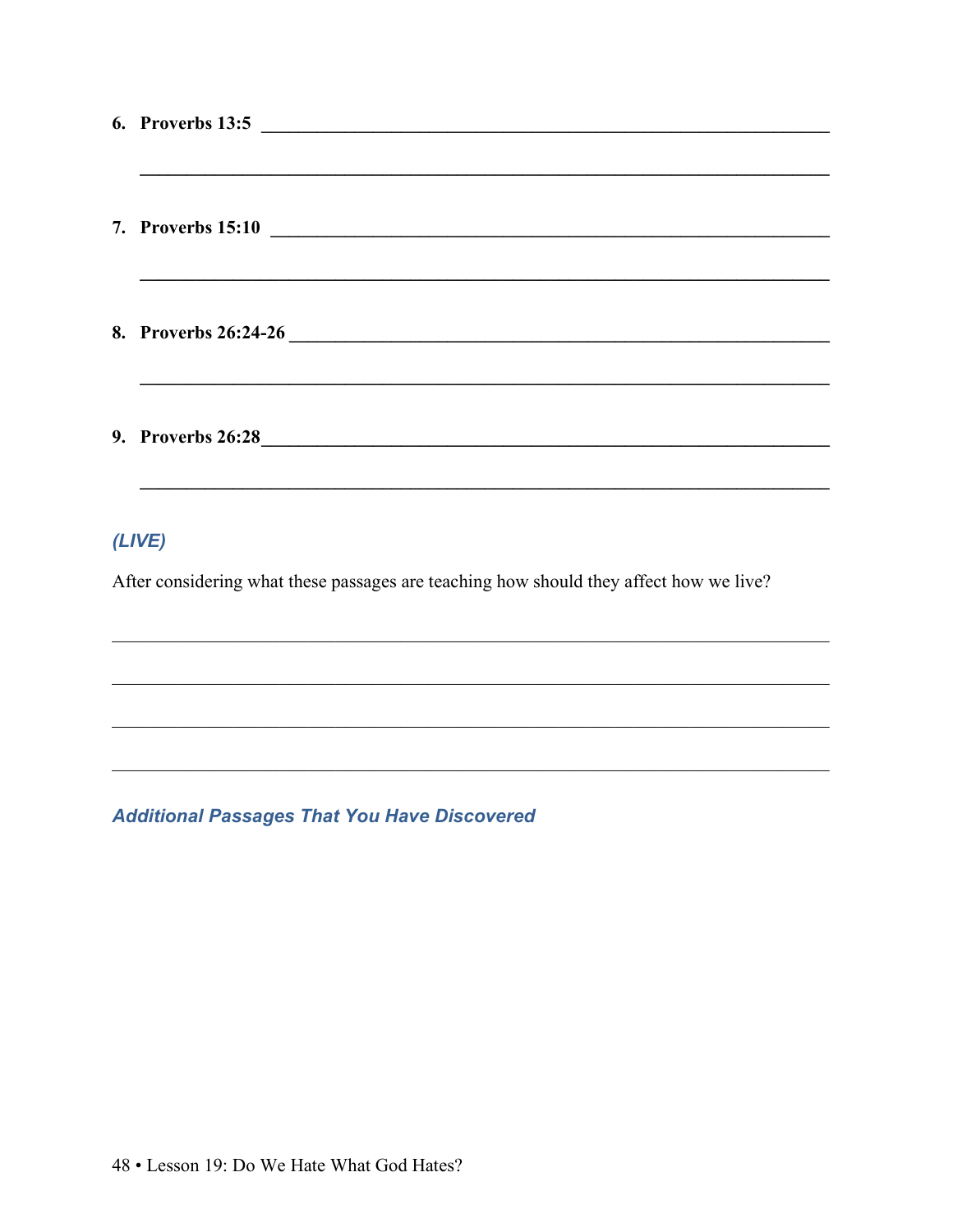### Lesson 20: Crucial Conversations

In life we will have what's called "Crucial Conversations." These are conversations that you will be learning a lot more about throughout the next three months.

David Banning will be teaching the crucial conversations material. He will begin the class this coming Wednesday. Since he is not here, I will teach one more class from the Proverbs. As you go through the crucial conversation material, you will learn a lot about being careful with your speech. We can get ourselves into a lot of trouble with what we say, and how we say things. It's often the things we say that can get us into what's called a crucial conversation with someone else. It's often what we say that can make a crucial conversation turn into something really bad.

We are reminded throughout the scriptures about the power of the tongue, James 3:1-12. The Proverbs also say a lot about our speech, and how we need to be careful. Let's get a sneak preview of some scriptures from the Proverbs that speak about the tongue.

| 2. Proverbs $25:8-10$               |
|-------------------------------------|
|                                     |
|                                     |
|                                     |
|                                     |
|                                     |
| 5. Proverbs $10:11$ $\qquad \qquad$ |
|                                     |